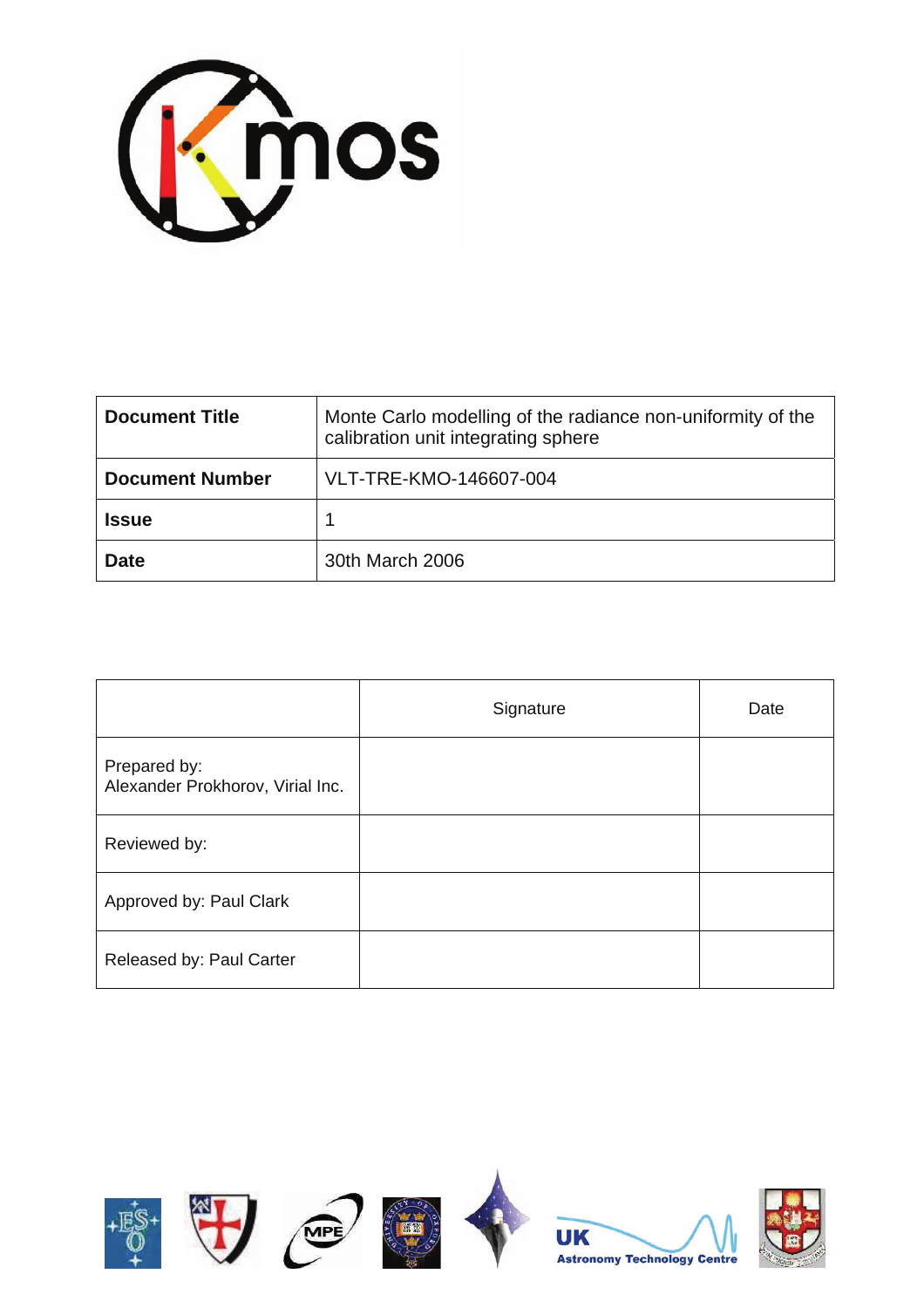

# **CHANGE RECORD**

| <b>Issue</b> | <b>Date</b> | <b>Section</b><br>affected | <b>Change Description</b> |
|--------------|-------------|----------------------------|---------------------------|
|              | 30/3/2006   |                            | First release             |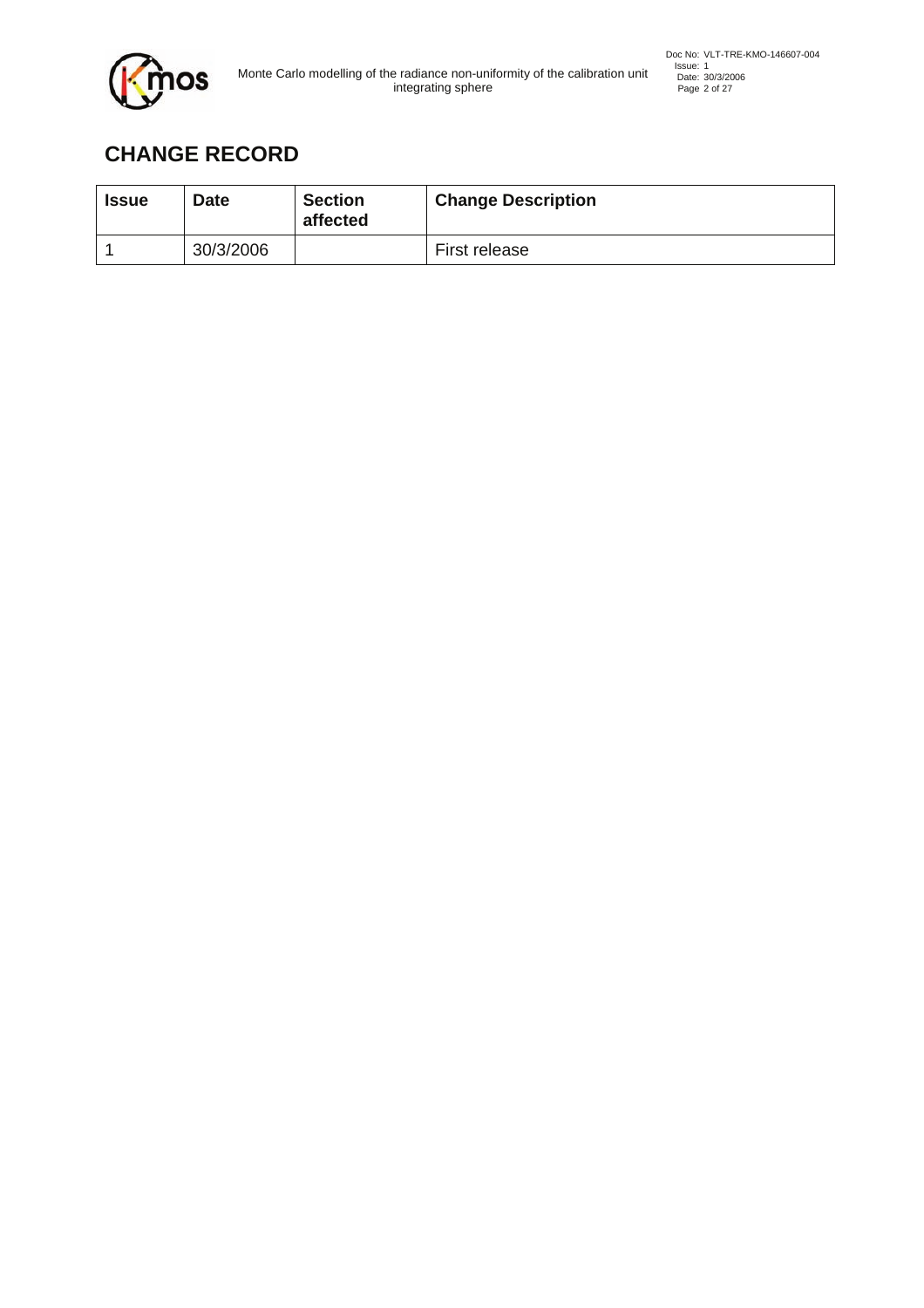

# **TABLE OF CONTENTS**

| 1.  | <b>INTRODUCTION</b>                                           | 5               |
|-----|---------------------------------------------------------------|-----------------|
| 1.1 | <b>Scope</b>                                                  | 5               |
| 1.2 | <b>Abbreviations</b>                                          | 5               |
| 2.  | <b>DOCUMENTS</b>                                              | $6\phantom{1}6$ |
| 2.1 | <b>Applicable Documents</b>                                   | 6               |
| 2.2 | <b>Reference Documents</b>                                    | 6               |
| 3.  | <b>OBJECTIVE</b>                                              | $\overline{7}$  |
| 4.  | <b>GEOMETRICAL MODEL OF THE INTEGRATING SPHERE</b>            | 8               |
| 5.  | <b>REFLECTION MODELS</b>                                      | 11              |
| 5.1 | <b>BRDF</b> definition and properties                         | 11              |
| 5.2 | <b>Lambertian BRDF</b>                                        | 12              |
| 5.3 | <b>MRPV BRDF</b>                                              | 13              |
| 6.  | <b>RAY TRACING ALGORITHM</b>                                  | 14              |
| 6.1 | <b>Backward ray tracing</b>                                   | 14              |
| 6.2 | Ray-sphere intersection                                       | 14              |
| 6.3 | Shadow rays method                                            | 15              |
| 6.4 | <b>Method of depending trials</b>                             | 16              |
| 7.  | <b>RESULTS OF NUMERICAL EXPERIMENTS</b>                       | 17              |
| 7.1 | Initial geometrical data                                      | 17              |
| 7.2 | <b>Four BRDF models</b>                                       | 17              |
| 7.3 | Case of Lambertian BRDF. Evaluation of computational accuracy | 20              |
| 7.4 | Angular distributions of radiance for MRPV BRDF               | 22              |
| 7.5 | <b>Radiant fluxes difference</b>                              | 25              |
| 8.  | <b>CONCLUSIONS</b>                                            | 26              |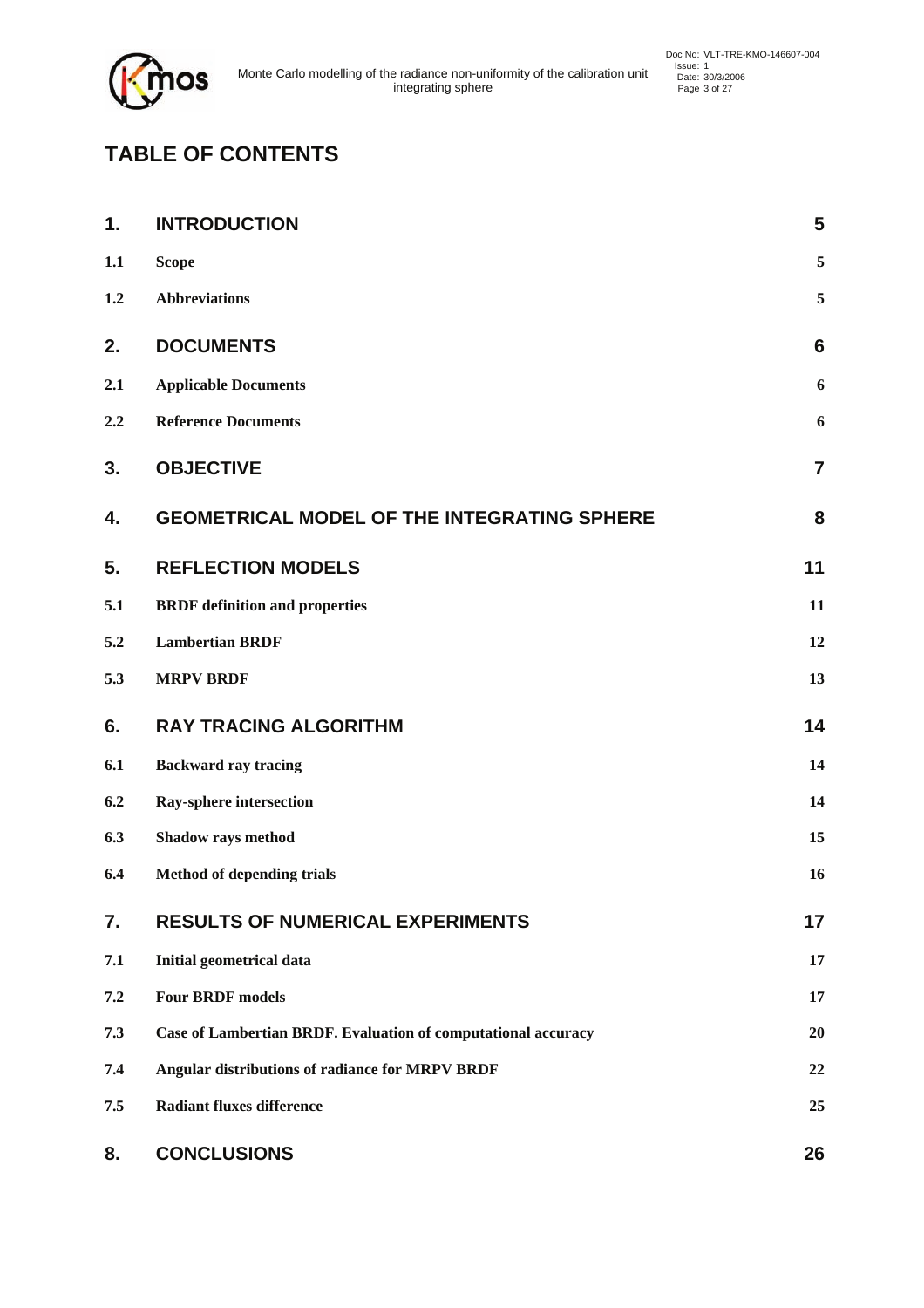

Issue: 1<br>Issue: 1 Issue: 30/3/2006<br>
integrating sphere page 4 of 27

Doc No: VLT-TRE-KMO-146607-004<br>
Issue: 1<br>
Date: 30/3/2006<br>
Page 4 of 27

## **9. REFERENCES 26**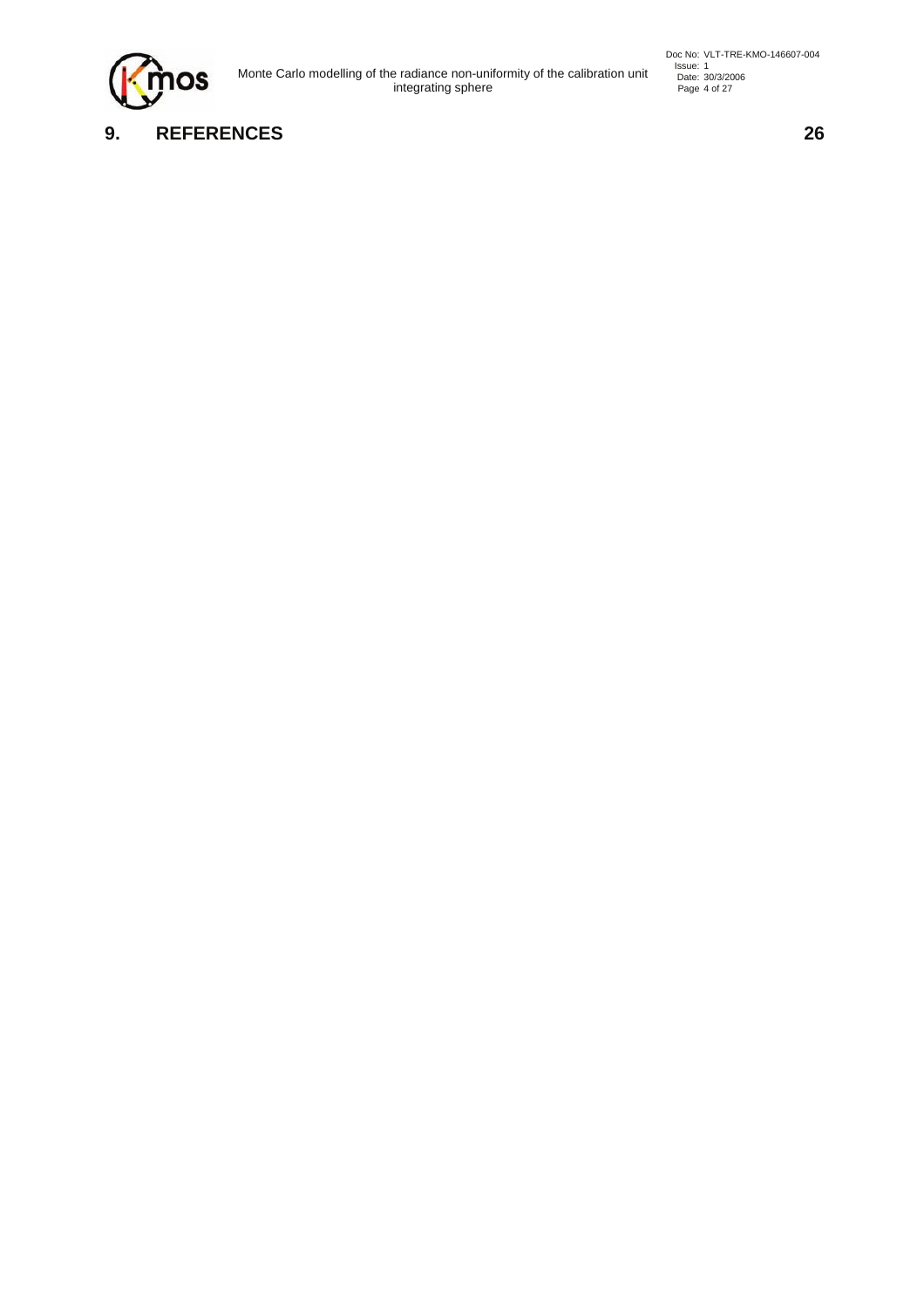# **1. INTRODUCTION**

### **1.1 Scope**

This document contains a report, prepared by Alexander Prokhorov of Virial Inc., which contains the results of Monte Carlo modelling of the radiance non-uniformity at the exit ports of the KMOS calibration unit integrating sphere.

The report concludes that non-uniformity over each port could be within the range 0.05% to 0.1%, meeting the goal for spatial (non-)uniformity specified in the pick-off module requirements [AD2 section 3.2.1.5.2].

However, the report also recommends that these results should be considered preliminary and need to be confirmed after experimental measurement of the BRDF of sintered PTFE. This is already planned, as documented in RD1 section 4.8.2.

#### **1.2 Abbreviations**

- BRDF Bi-directional Reflectance Distribution Function
- FOV Field Of View
- MRPV Martonchik-Rahman-Pinty-Verstraete
- PTFE PolyTetraFluoroEthylene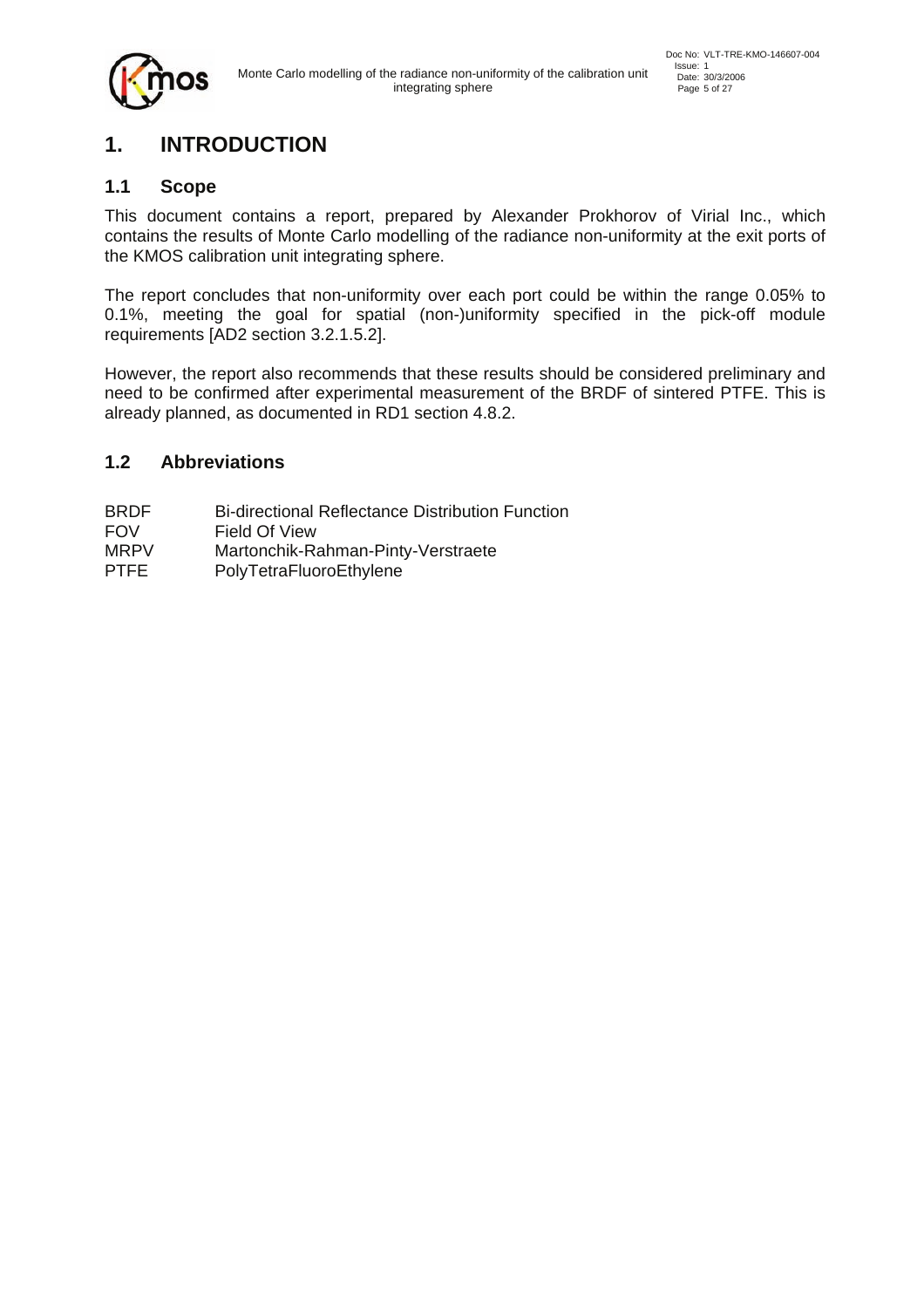

# **2. DOCUMENTS**

The latest version and issue date of each document are contained in the KMOS Configuration Item Data List [AD1].

## **2.1 Applicable Documents**

| Ref.            | <b>Document Title</b>                                         | <b>Document Number</b> |
|-----------------|---------------------------------------------------------------|------------------------|
| AD <sub>1</sub> | <b>KMOS Configuration Item Data List</b>                      | VLT-LIS-KMO-146604-001 |
| AD <sub>2</sub> | <b>KMOS Pick-Off Sub-System Requirements</b><br>Specification | VLT-SPE-KMO-146602-003 |
|                 |                                                               |                        |

## **2.2 Reference Documents**

| Ref.            | <b>Document Title</b>                                    | <b>Document Number</b> |
|-----------------|----------------------------------------------------------|------------------------|
| RD <sub>1</sub> | KMOS Pick-Off Sub-System Design and Analysis<br>Document | VLT-TRE-KMO-146607-002 |
|                 |                                                          |                        |

In case of any conflict between these documents and the Applicable Documents, the information contained in the Applicable Documents shall take precedence.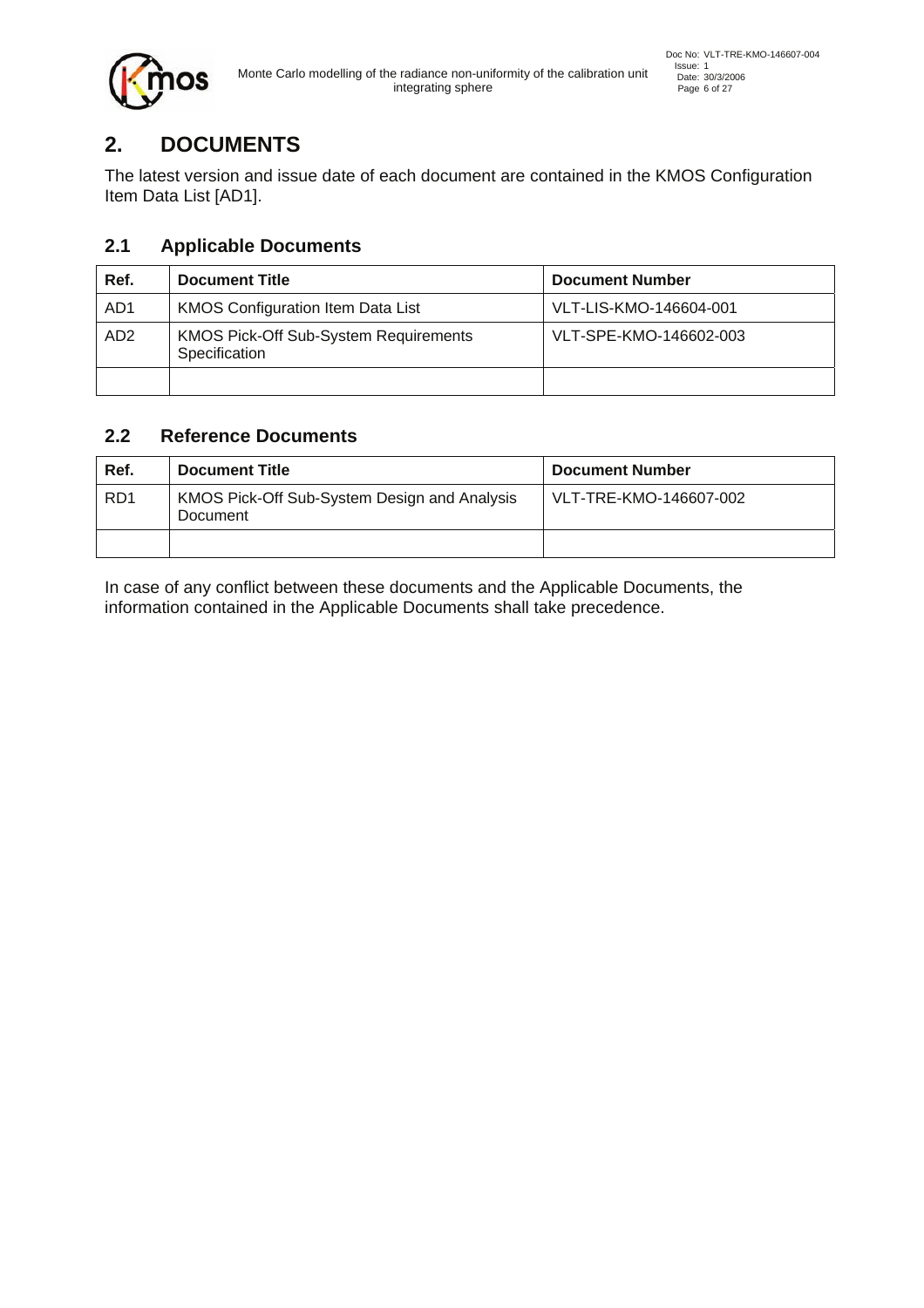

*{The original report is reproduced here with minor changes to the wording and formatting only}* 

*{Note: the coordinate system used in this report (see Figs 2&3) does not match that of the instrument itself}* 

## **Monte Carlo modelling of radiance non-uniformity at the exit ports of the KMOS Calibrating Unit Integrating Sphere**

## **3. OBJECTIVE**

This modeling work has three main objectives:

- 1. To develop an algorithm and computer code to allow the calculation, with the accuracy of several hundredths of a percent, of the radiant flux and angular distribution of radiance within the fields of view of the 'detectors' observing the integrating sphere wall through the output ports.
- 2. To evaluate the differences between radiant flux and radiance distributions for detectors viewing the sphere wall through the upper and lower output ports.
- 3. To provide the recommendations for integrating sphere calibrator design improvement (optionally, if computed characteristics turn out to be unsatisfactory)

The principal difficulty with the computer modelling consists of the following. The internal surface of the integrating sphere (a form of sintered PTFE) has very high reflectance in the visual and near-IR spectral range. To obtain the convergence of computational process with the given accuracy, a large number of consecutive reflections of radiation inside the sphere should be modelled. The relatively small size of the area irradiated by the incident beam and the necessity to register the radiance in the given direction or radiant flux in the given small solid angle deepens the complexity of the problem. Moreover, up to date, such computations for integrating sphere were performed for diffuse (Lambertian) [1-3] or specular-diffuse [4-6] reflection models for the sphere internal wall. Sintered PTFE and related materials have reflection very close to Lambertian only in certain ranges of incidence and reflection angles, therefore simple Lambertian approximation could be insufficient and the angular reflection properties of real materials must be considered.

To date, the ray-tracing based Monte Carlo method is the only technique that accommodates the direct simulation of non-Lambertian surfaces. The foundation of this technique is the probabilistic treatment of radiation-matter interactions. This approach allows construction of a stochastic model of the system under consideration and an evaluation of its parameters with a large number of ray tracing implementations. The number of realizations of a stochastic process determines the accuracy of the solutions.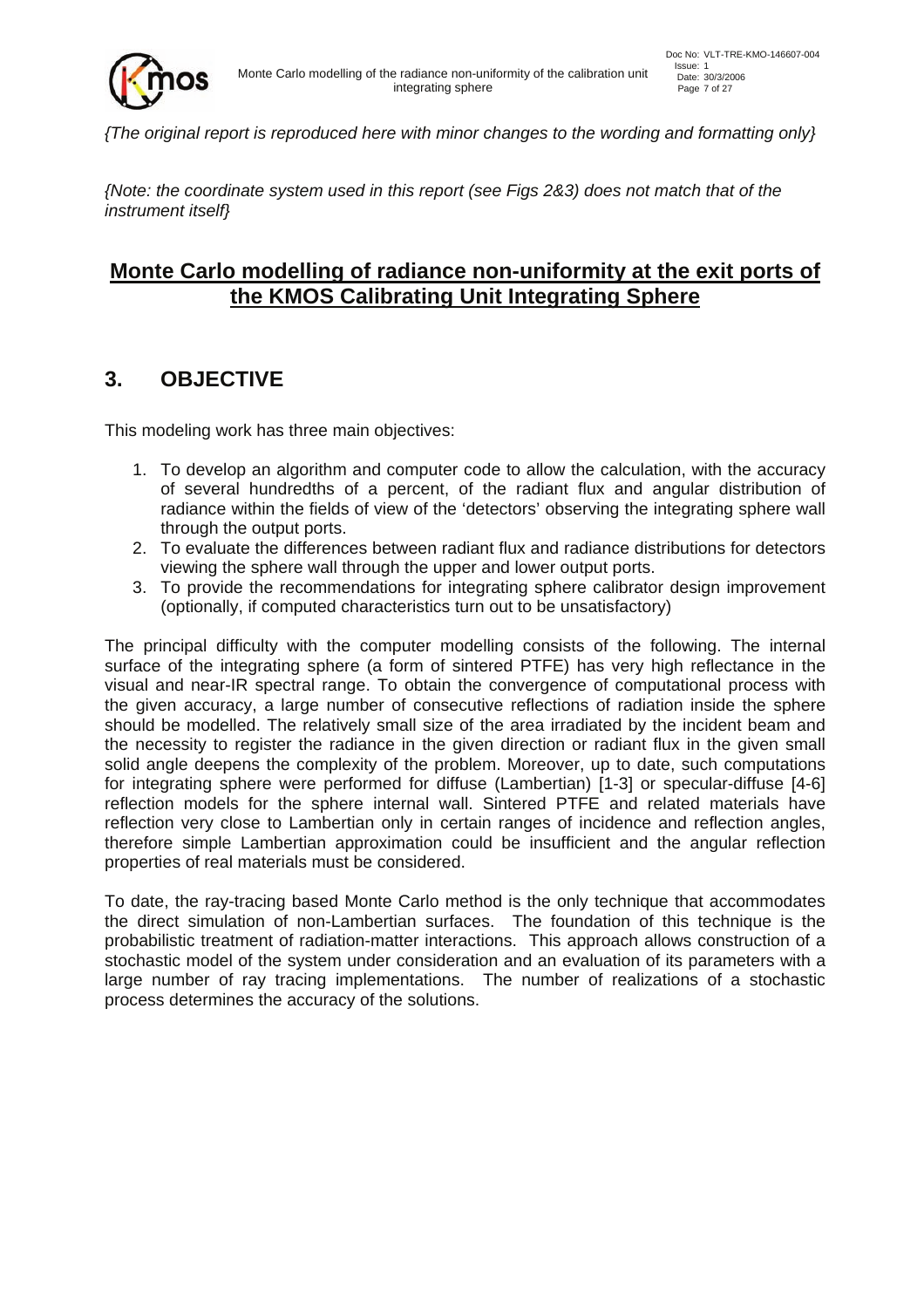# **4. GEOMETRICAL MODEL OF THE INTEGRATING SPHERE**

For simplicity, we considered the detectors as a point object, eliminated the folding mirror and transformed the detector's FOVs into right-circular cones (see Fig. 1).



Fig. 1. Elimination of the folding mirror.

The global Cartesian coordinate system, top view and two sections of a geometrical model for the integrating sphere are depicted in Figs. 2-4. We assumed that the sphere has zero thickness (the income of reflection from cylindrical duct of ports is negligible).

If there are  $N_{\mu}$  upper output port centres and  $N_{\mu}$  lowers, their angular coordinates are

$$
\alpha_{l,i} = \Delta \alpha_l \cdot (i-1); \quad \alpha_{u,k} = \Delta \alpha_u \cdot (k-1) + \frac{\Delta \alpha_l}{2}; \quad i = 1, 2, ..., N_l; \quad k = 1, 2, ..., N_u,
$$
 (1)

where  $\Delta \alpha_l = 2\pi / N_l$ ;  $\Delta \alpha_u = 2\pi / N_u$ .

Due to the quasi-symmetry of the modelled system about its *z* axis, it is sufficient to investigate one arbitrary port from the upper row and one from the lower row. We will consider the ports corresponding to  $i = 1$  and  $k = 1$  in Eq. 1.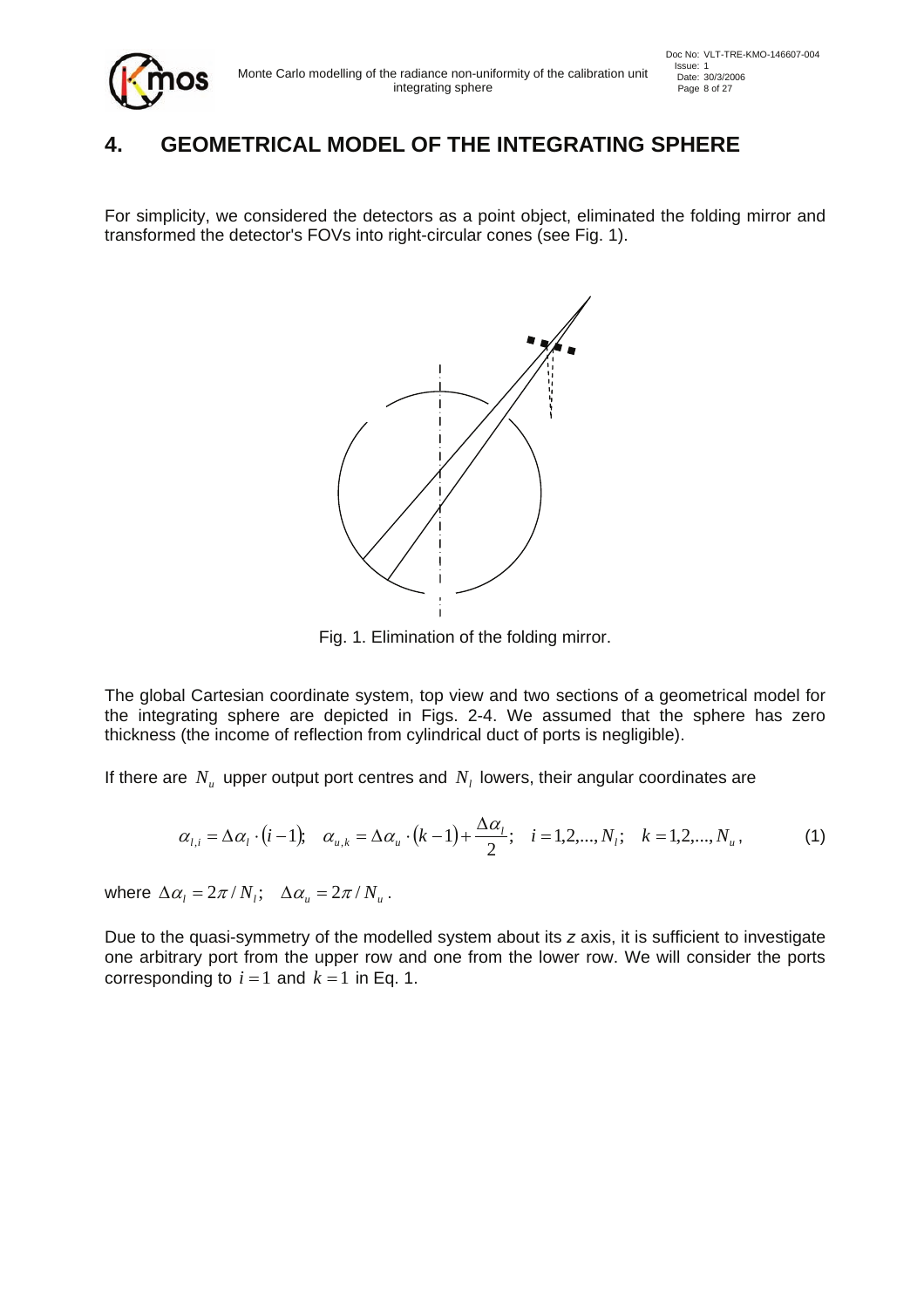

Fig. 2. Schematic of the KMOS Calibrating Unit Integrating Sphere (top view).



Fig. 3. Schematic of the KMOS Calibrating Unit Integrating Sphere (section A-A).



Fig. 4. Schematic of the KMOS Calibrating Unit Integrating Sphere (section B-B).

In order to compute the angular distribution of radiance within the conical solid angle subtended by the upper or lower output port and having the vertex at the detector's position, the following mapping was performed.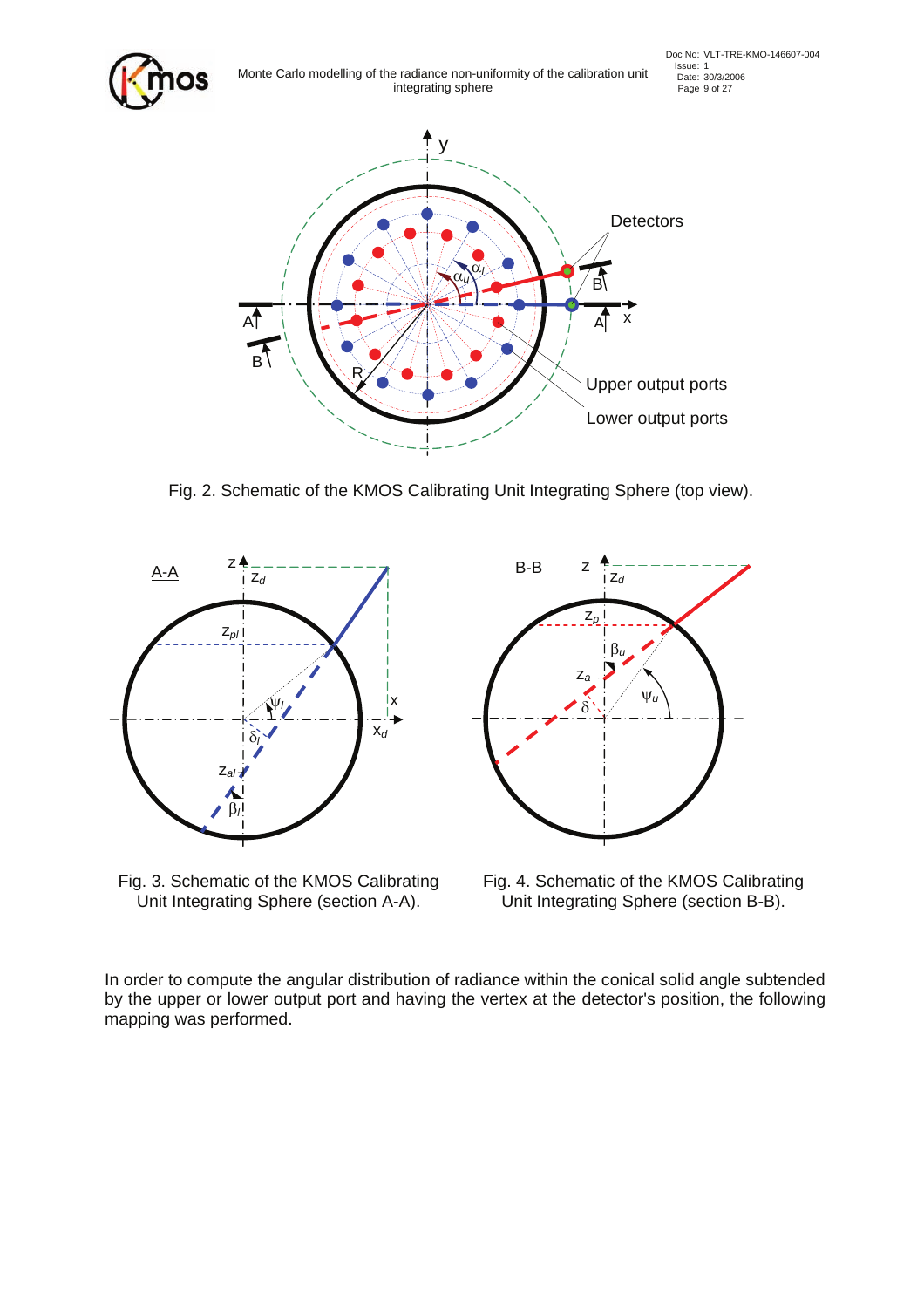

Issue: 1<br>Issue: 1 Issue: 30/3/2006<br>Integrating sphere<br>Page: 10 of 27 integrating sphere



Fig. 5. Scheme of radiance mapping.

We placed a tangent plane on the sphere at the centre of the port under consideration (see Fig. 5) and arranged the local Cartesian coordinate system  $(\eta,\zeta)$  so that these local coordinates and global coordinates *(x, y, z)* are connected by relationships:

$$
\begin{cases}\n x = x_p + \zeta \sin \psi = x_p + \frac{\zeta \cdot z_p}{R} \\
 y = y_p + \eta \\
 z = z_p + \zeta \cos \psi = z_p + \frac{\zeta \cdot x_p}{R}\n\end{cases}
$$
\n(2)

where  $(x_p, y_p, z_p)$  are the global coordinates of an output port. To eliminate the additional coordinate transformations, we aligned the *x* axis with the position of an output port (upper or lower) under consideration and re-computed the positions of all upper and lower output ports. The uniform grid was superimposed on a tangent plane; the radiance values for rays passing through the detector's point and every node of a mesh computed.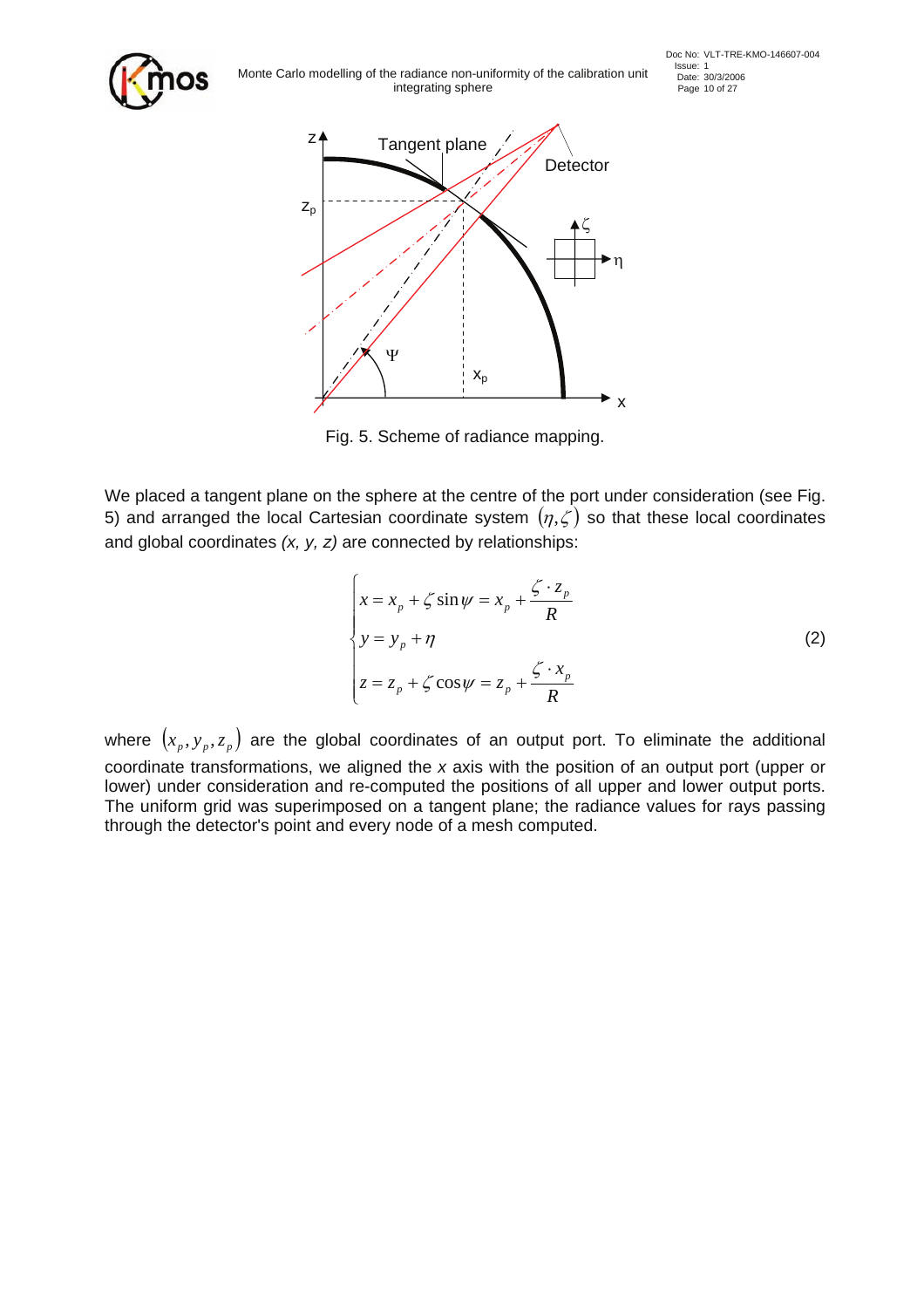

## **5. REFLECTION MODELS**

#### **5.1 BRDF definition and properties**

The angular radiative properties of an opaque surface can be exhaustively described by the spectral bi-directional reflectance distribution function (BRDF) [7]:

$$
f_r(\lambda, \theta_i, \phi_i, \theta_r, \phi_r) = \frac{dL_{\lambda,r}(\lambda, \theta_r, \phi_r)}{dE_{\lambda,i}(\lambda, \theta_i, \phi_i)} = \frac{dL_{\lambda,r}(\lambda, \theta_r, \phi_r)}{L_{\lambda,i}(\lambda, \theta_i, \phi_i)\cos\theta_i d\omega_i},
$$
\n(3)

where  $\lambda$  is wavelength,  $L_{\lambda,i}$  is and  $L_{\lambda,r}$  are the spectral radiance of incident and reflected radiation, respectively,  $E_{\lambda,i}$  is spectral irradiance due to incident radiation,  $(\theta_i, \phi_i)$  and  $(\theta_r, \phi_r)$ are the spherical coordinates of the directions of incidence and reflection, respectively; *d*<sup>ω</sup>*i* is the element of solid angle around the direction of incidence (see Fig. 6).

BRDF has the dimension of sr<sup>-1</sup>. Directional-hemispherical reflectance can be expressed as an integral over a hemispherical solid angle:

$$
\rho(\lambda,\theta_i,\phi_i) = \int_{2\pi} f_r(\lambda,\theta_i,\phi_i,\theta_r,\phi_r) \cos\theta_r d\omega_r.
$$
 (4)



Fig. 6. Definition of BRDF in a spherical coordinate system.

Every BRDF must obey the energy conservation law:

$$
\int_{2\pi} f_r(\lambda, \theta_i, \phi_i, \theta_r, \phi_r) \cos \theta_r d\omega_r, \quad \forall (\lambda, \theta_i, \phi_i), \tag{5}
$$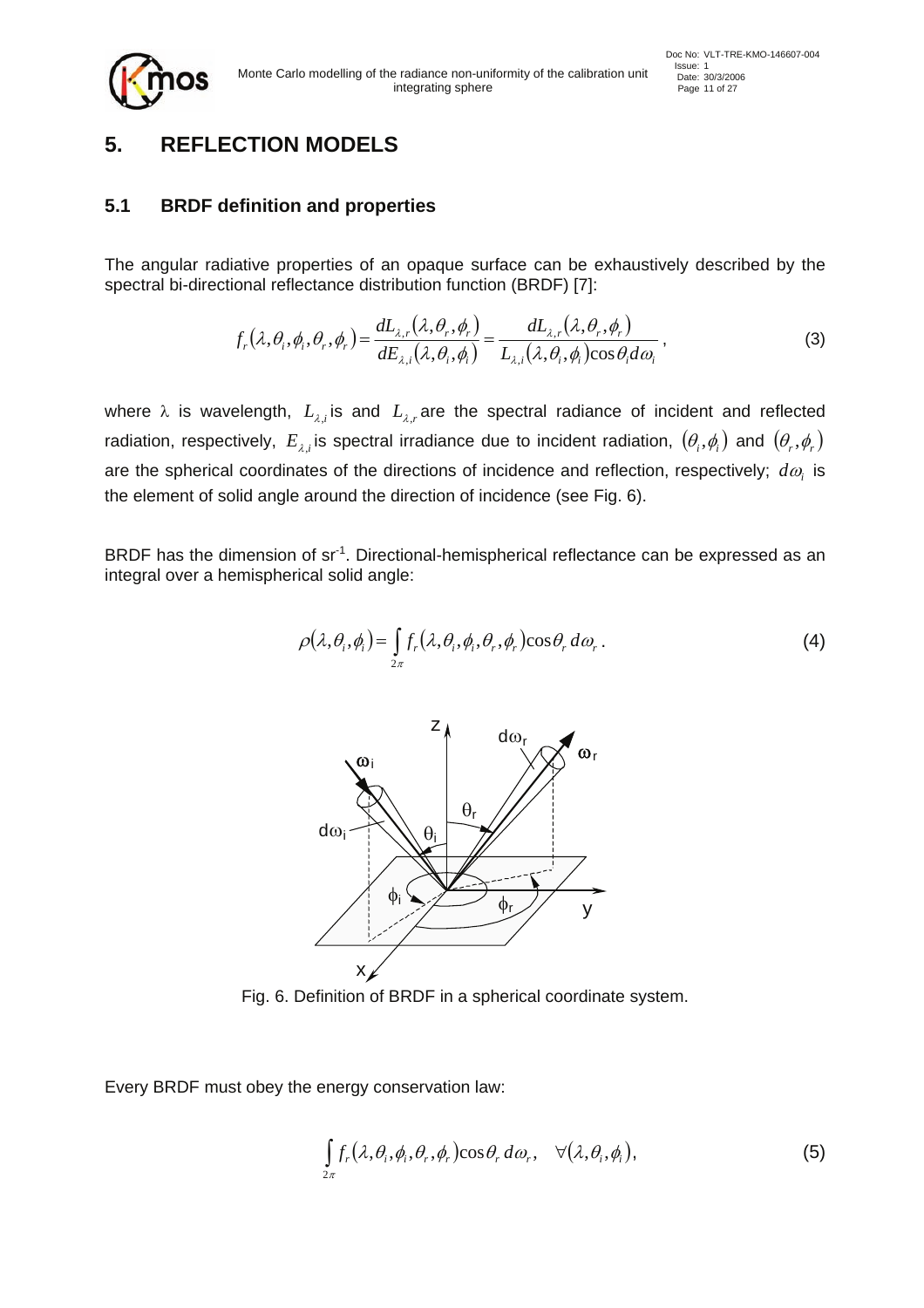

Issue: 1<br>Monte Carlo modelling of the radiance non-uniformity of the calibration unit Date: 30/3/2006 integrating sphere Page 12 of 27

as well as Helmholtz's reciprocity principle:

$$
f_r(\lambda, \theta_i, \phi_i, \theta_r, \phi_r) = f_r(\lambda, \theta_r, \phi_r, \theta_i, \phi_i).
$$
 (6)

Hereinafter, for simplicity, we will use the monochromatic quantities and omit the dependence from wavelength  $\lambda$ . We will also suppose that the radiation is unpolarized and neglect the polarization effects at the reflection.

#### **5.2 Lambertian BRDF**

If the radiance of radiation reflected from a surface does not depend on incident nor viewing angle, such a surface obeys Lambert's law (cosine law for radiant intensity); its BRDF is then equal to:

$$
f_{Lambert} = \frac{\rho_0}{\pi} \,,\tag{7}
$$

where  $\rho_0$  is the constant normal (or directional-hemispherical) reflectance.

Lambertian BRDF is an idealized model; due to its simplicity, it is widely used at the solution of radiative-transfer problems and could be considered as a zero-order approximation model for this study.

Depending on the computational task, we used not only the conventional method [8] to generate random directions in accordance with a Lambertian BRDF but also a method described in [17]. The conventional method involves computation of the coordinates  $\theta$  and  $\phi$ of the local spherical coordinate system after simple transformation of a pair of pseudo-random numbers  $\eta_{\theta}$  and  $\eta_{\phi}$ , uniformly distributed on (0, 1] segment, according to

$$
\theta = \arcsin\sqrt{\eta_{\theta}}, \quad \phi = 2\pi\eta_{\phi}, \tag{8}
$$

with the subsequent transformations to the local Cartesian coordinate system and then to the global one. An alternative method is based on the following fact: every sphere, which is tangent to the reflecting surface of a Lambertian reflector in the point of reflection, is a surface of uniform irradiance. Therefore, in order to model the sequence of diffuse reflection points on the internal surface of a sphere, it is sufficient to generate the sequence of points uniformly distributed over this surface. The algorithm of G. Marsaglia [9] is used to obtain the points uniformly distributed on the spherical surface  $x^2 + y^2 + z^2 = 1$ . The next pair of pseudo-random numbers  $\eta_r$  and  $\eta_v$  undergoes the linear transformation

$$
u_x = 2\eta_x - 1; \quad u_y = 2\eta_y - 1. \tag{9}
$$

The points with coordinates  $x = u_x$  and  $y = u_y$  are uniformly distributed within the square  $(-1 < x, y < 1)$ . If  $s = u_x^2 + u_y^2 > 1$ , a point outside the circle of unit radius, the pair of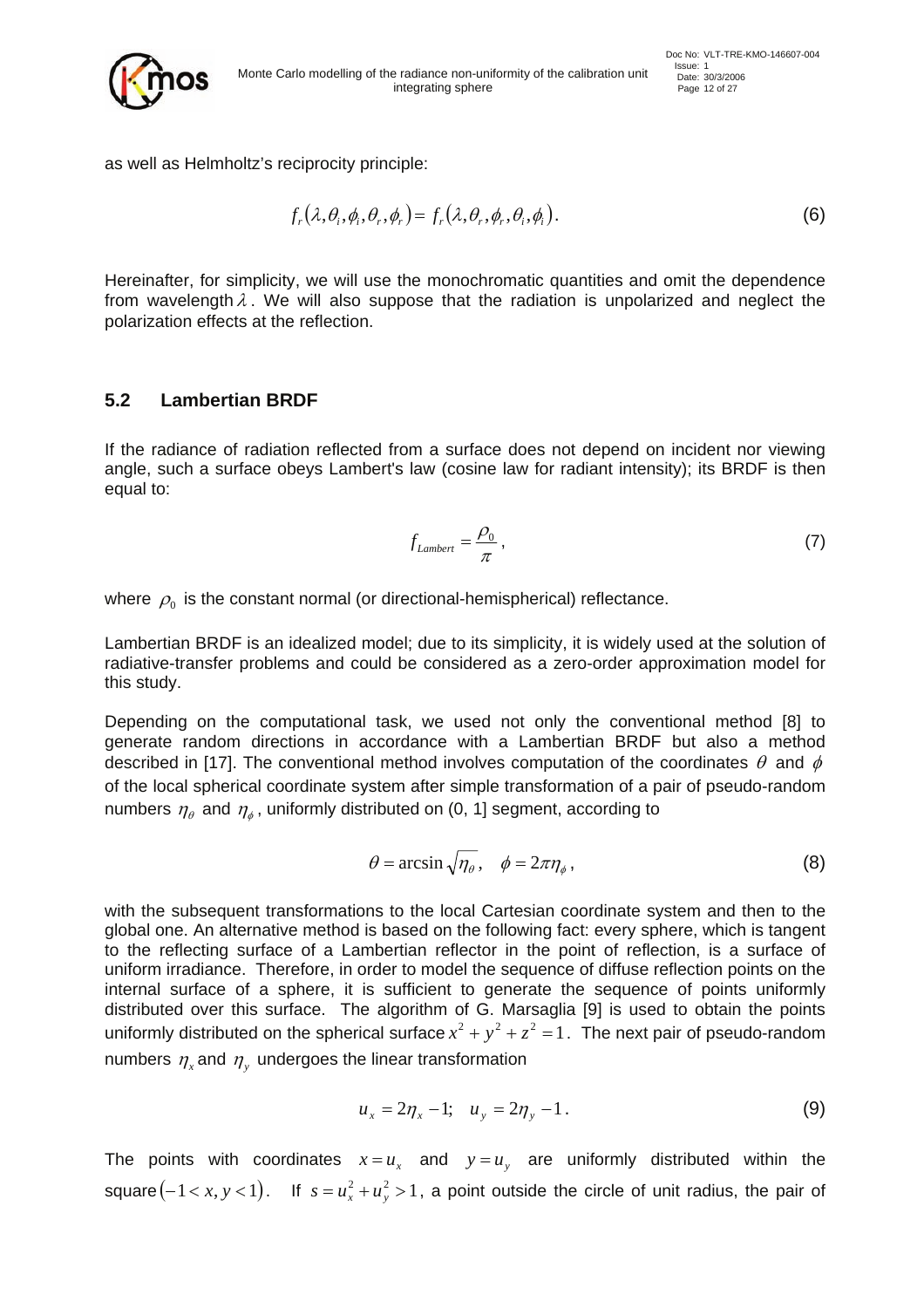

pseudo-random numbers  $\eta_r$  and  $\eta_v$  is rejected, and new pair is generated. Otherwise, the coordinates of the point on the surface of unit sphere are

$$
x = 2u_x\sqrt{1-s}; \quad y = 2u_y\sqrt{1-s}; \quad z = 1-2s.
$$
 (10)

For a sphere of radius *r*, the coordinates of the point in Eq. (10) must be multiplied by the value of *r*. The results of test modeling using both methods are presented in Fig. 7.



Fig. 7. Lambertian BRDF in spherical coordinates: left – analytic expression; center – conventional method in Monte Carlo modelling, 10<sup>9</sup> rays used; right – Marsaglia's method, 10<sup>9</sup> rays used.

#### **5.3 MRPV BRDF**

The semi-empirical BRDF model developed by Rahman, Pinty, and Verstraete [10, 11] for remote sensing applications was modified by Martonchik [12] and then employed for the modelling of Spectralon™ MISR diffusers [13, 14]. The MRPV (Martonchik- Rahman-Pinty-Verstraete) BRDF model has four adjustable parameters and is able to mimic the reflection properties of materials with predominately volumetric scattering such as sintered PTFE, Spectralon™, Halon™ etc.:

$$
f_{r,MRPV}(\theta_i, \phi_i, \theta_r, \phi_r, A, k, b, \overline{\rho}) = A \cdot [\cos \theta_i \cos \theta_r (\cos \theta_i + \cos \theta_r)]^{k-1} e^{-bg} \left(1 + \frac{\overline{\rho}}{1 + G}\right), \quad (11)
$$

where *A* is the scaling factor,  $A > 0$ ; *k* is Minnaert exponent,  $k \ge 0$ ; *b* is asymmetry parameter,  $-\infty < b < \infty$ ;  $\overline{\rho}$  is the average reflectance;

$$
g = \cos \theta_i \cos \theta_r + \sin \theta_i \sin \theta_r \cos(\phi_i - \phi_r); \qquad (12)
$$

$$
G = \left[ \tan^2 \theta_i + \tan^2 \theta_r - 2 \tan \theta_i \tan \theta_r \cos(\phi_i - \phi_r) \right]^{1/2}.
$$
 (13)

As a special case at  $A = \rho_0, k = 1, b = 0, \overline{\rho} = 0$ , MRPV BRDF includes the Lambertian BRDF.

To generate ray directions with the probability density corresponding to MRPV BRDF, the acceptance-rejection method [15] was employed. For every incidence angle  $\theta_i$ , the high bound value

$$
B_h = A \cdot \left[ \cos \theta_i \left( 1 + \cos \theta_i \right)^{k-1} \right] \cdot \frac{2 - \overline{\rho}}{\pi}
$$
 (14)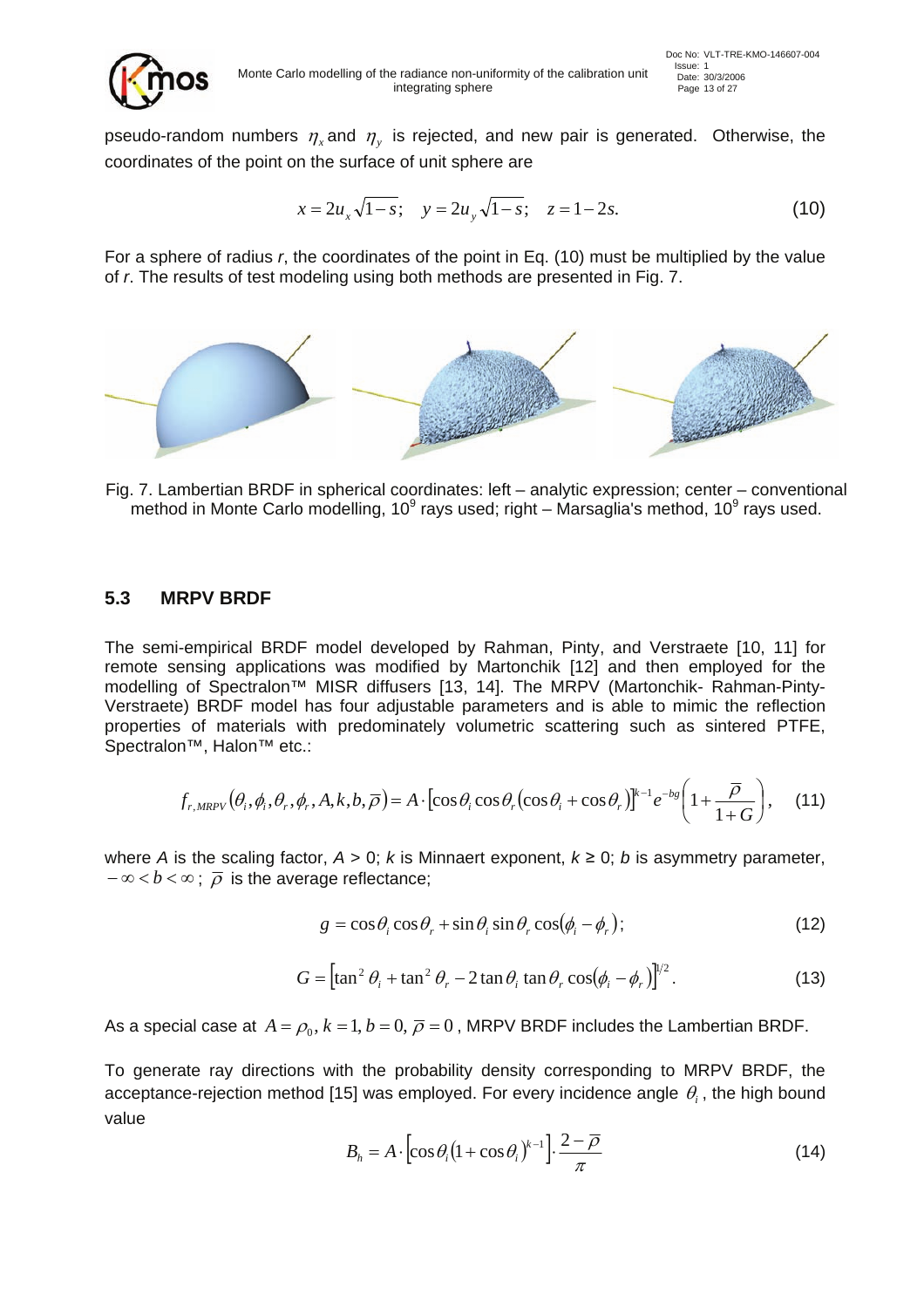

is computed; then the random direction  $(\theta_r, \phi_r)$  according to Lambertian BRDF is generated. If, for next random number  $\eta$ , the following inequality

$$
\eta \cdot B_h < f_{r,MRPV} \left( \theta_i, \phi_i, \theta_r, \phi_r, A, k, b, \overline{\rho} \right),\tag{15}
$$

is fulfilled, the direction of reflection  $(\theta_r, \phi_r)$  is accepted, otherwise new values of  $(\theta_r, \phi_r)$  and  $\eta$ are generated.

## **6. RAY TRACING ALGORITHM**

### **6.1 Backward ray tracing**

Because forward ray tracing (from radiation source to detector) cannot be applied to an estimation of radiance in a given direction or flux in a given point, the backward ray tracing based on the reciprocity principle was used [16].

To model the radiance angular distribution, rays were consecutively traced from the detector through the nodes of the uniform grid covering the output port.

Radiant flux  $\Phi$  falling onto detector within conical solid angle  $\Omega$  is equal to

$$
\Phi = \int_{\Omega} L(\theta_i) \cos \theta_i d\Omega , \qquad (16)
$$

where  $L(\theta_i)$  is the (spectral) radiance in the direction that forms the angle  $\theta_i$  with the normal to the surface of a detector.

To compute Φ, we generated the directions uniformly distributed within a solid angle Ω and estimated the integral in Eq. 16.

#### **6.2 Ray-sphere intersection**

After determining the global coordinates  $(\omega_{rx}, \omega_{ry}, \omega_{rz})$  for the unit vector of the direction of the diffuse reflection  $\vec{\omega}_r$ , the parametric equations of the reflected ray (primed coordinates belonging to the initial point of a ray),

$$
x = x' + \omega_{rx}t; \quad y = y' + \omega_{ry}t; \quad z = z' + \omega_{rz}t , \tag{17}
$$

should be solved together with the equation of a sphere  $x^2 + y^2 + z^2 = R^2$  to determine the value of the parameter *t*. If initial point  $(x', y', z')$  lies on the sphere,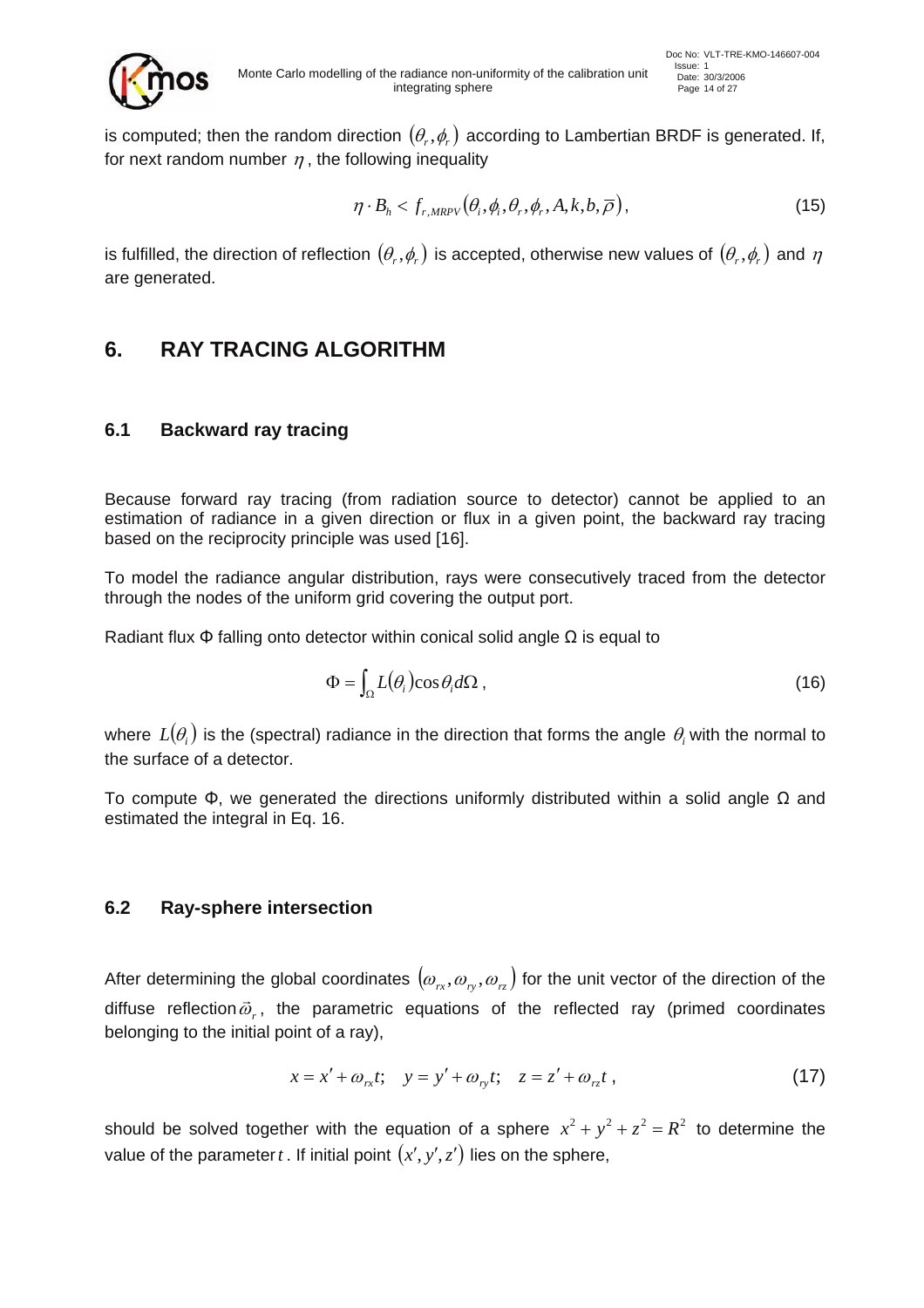

$$
t = -2 \cdot \left( x' \omega_{rx} + y' \omega_{ry} + z' \omega_{rz} \right). \tag{18}
$$

then the coordinates  $(x, y, z)$  can be found. After each reflection, the radiance of a ray is multiplied by the value of reflectance at the angle of incidence. Ray tracing ends when a ray escapes the sphere through one of openings, or when the energy carried by the ray becomes less than the prescribed threshold value.

#### **6.3 Shadow rays method**

To accelerate the convergence of computational process, we used the so-called "shadow rays" method that was described in details in [17, 18] for Lambertian sphere walls. We have expanded this method for non-Lambertian surfaces.

The shadow rays method implies computation of income due to source direct radiation into radiance in each point of reflection. In our case, the collimated beam with uniform distribution of optical energy over the beam section irradiates the sphere area that is considered as a secondary source. The radiance of radiation, reflected from this area is connected with the irradiance due to the initial collimated beam by the relationships (subscript "s" is for source):

$$
dL_s(\theta_{s,r}, \phi_{sr}) = f(\theta_{si}, \phi_{si}, \theta_{sr}, \phi_{sr}) dE(\theta_{si}, \phi_{si}),
$$
\n(19)

$$
L_s = \int_S f\big(\theta_{s,i}, \phi_{s,i}, \theta_{s,r}, \phi_{s,r}\big) \cdot dE\big(\theta_{s,i}, \phi_{s,i}\big) = Const \cdot f\big(\theta_{s,i}, \phi_{s,i}, \theta_{s,r}, \phi_{s,r}\big),\tag{20}
$$

The income of the source into radiance reflected by a point on the sphere:

$$
L_{rs} = \int_{\Omega} L_s f(\theta_{r,i}, \phi_{r,i}, \theta_{r,r}, \phi_{r,r}) \cos \theta_{r,i} d\omega_i =
$$
  
\n
$$
Const \cdot f(\theta_{s,i}, \phi_{s,i}, \theta_{s,r}, \phi_{s,r}) \cdot f(\theta_{r,i}, \phi_{r,i}, \theta_{r,r}, \phi_{r,r}) \frac{\cos \theta_{r,i} \cdot \cos \theta_{s,r}}{d_{sr}^2}
$$
 (21)

Since all rays of a collimated beam carry the same energy, we can assume that Const  $= 1$ .

The radiance of a ray incident on the detector (see Fig. 8) can be expressed as

$$
\rho(\theta_{1}^{'})(f(\theta_{s,i},\theta_{s,r},\phi_{s,r})\cdot f(\theta_{r,i},\phi_{r,r},\phi_{r,r})\frac{\cos\theta_{r,i}\cdot\cos\theta_{s,r}}{d_{sr}^{2}}) +
$$
\n
$$
\rho(\theta_{2}^{'})\rho(\theta_{1}^{'})(f(\theta_{s,i},\phi_{s,i},\theta_{s,r},\phi_{s,r})\cdot f(\theta_{r,i},\phi_{r,i},\theta_{r,r},\phi_{r,r})\frac{\cos\theta_{r,i}\cdot\cos\theta_{s,r}}{d_{sr}^{2}}) +
$$
\n
$$
\rho(\theta_{3}^{'})\rho(\theta_{2}^{'})\rho(\theta_{1}^{'})(f(\theta_{s,i},\phi_{s,i},\theta_{s,r},\phi_{s,r})\cdot f(\theta_{r,i},\phi_{r,i},\theta_{r,r},\phi_{r,r})\frac{\cos\theta_{r,i}\cdot\cos\theta_{s,r}}{d_{sr}^{2}}) + ... = (22)
$$
\n
$$
\rho(\theta_{1}^{'})(L_{s1} + \rho(\theta_{2}^{'})(L_{s2} + \rho(\theta_{3}^{'})(L_{s3} + \rho(\theta_{4}^{'})(L_{s4} + ...)))) =
$$
\n
$$
\sum_{k=1}^{n} \left(f(\theta_{s,i},\phi_{s,i},\theta_{s,r},\phi_{s,r})\cdot f(\theta_{r,i},\phi_{r,i},\theta_{r,r},\phi_{r,r})\frac{\cos\theta_{r,i}\cdot\cos\theta_{s,r}}{d_{sr}^{2}}\right)\prod_{k=1}^{k} \rho(\theta_{j}^{'})
$$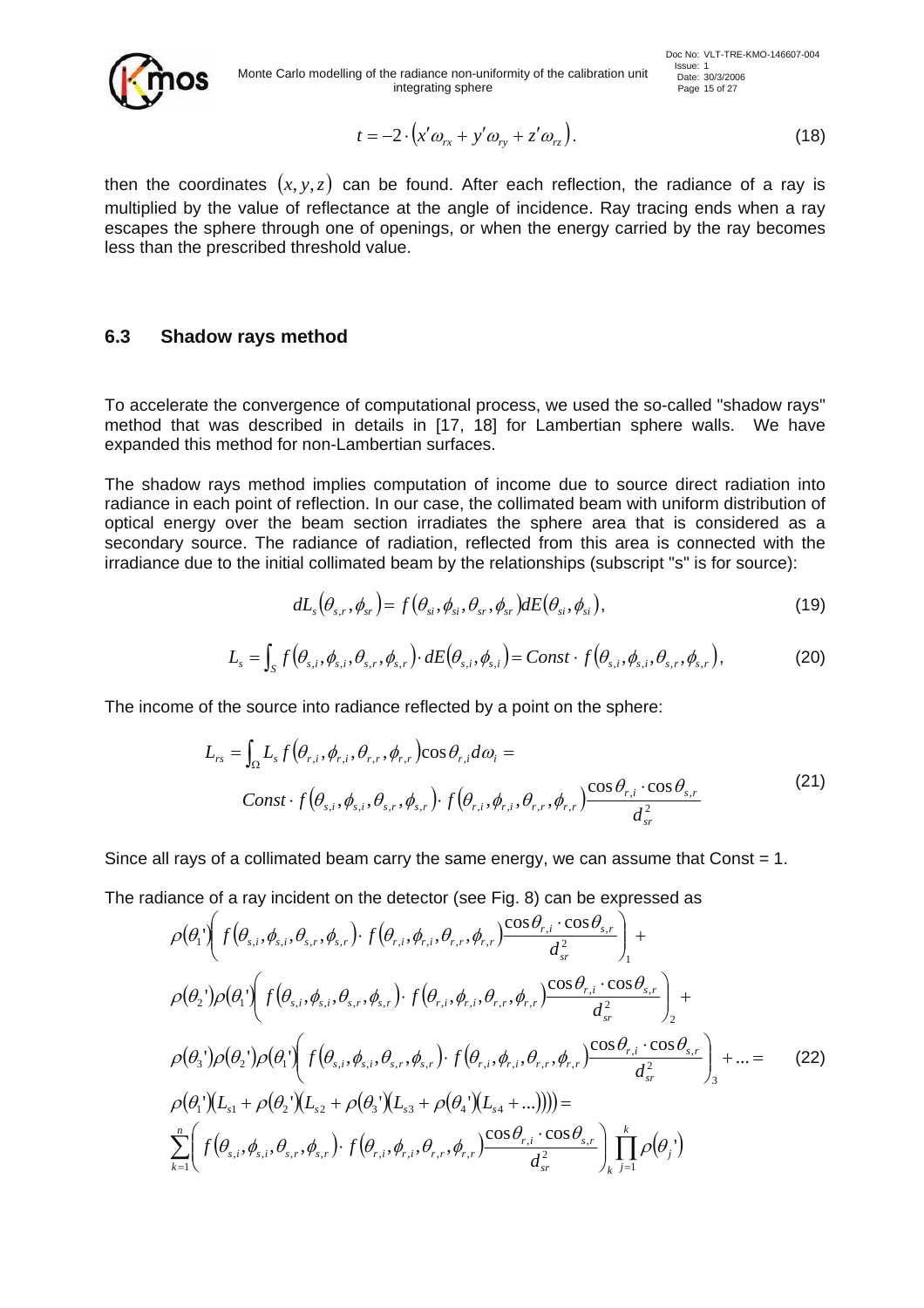

Issue: 1<br>Issue: 1 Issue: 30/3/2006<br>Integrating sphere<br>Page 16 of 27 integrating sphere



Fig. 8. The schematic of shadow rays method.

### **6.4 Method of depending trials**

The method of depending trials (or by another name – the method of correlated sampling) [19, 20] allows results to be obtained for several (spectral) reflectances of sphere wall simultaneously, using the same set of ray trajectories. It is assumed that the shape of the BRDF does not change. For MRPV BRDF this means that the scaling factor *A* can consist of several components  $(A_1, A_2, ..., A_m)$ .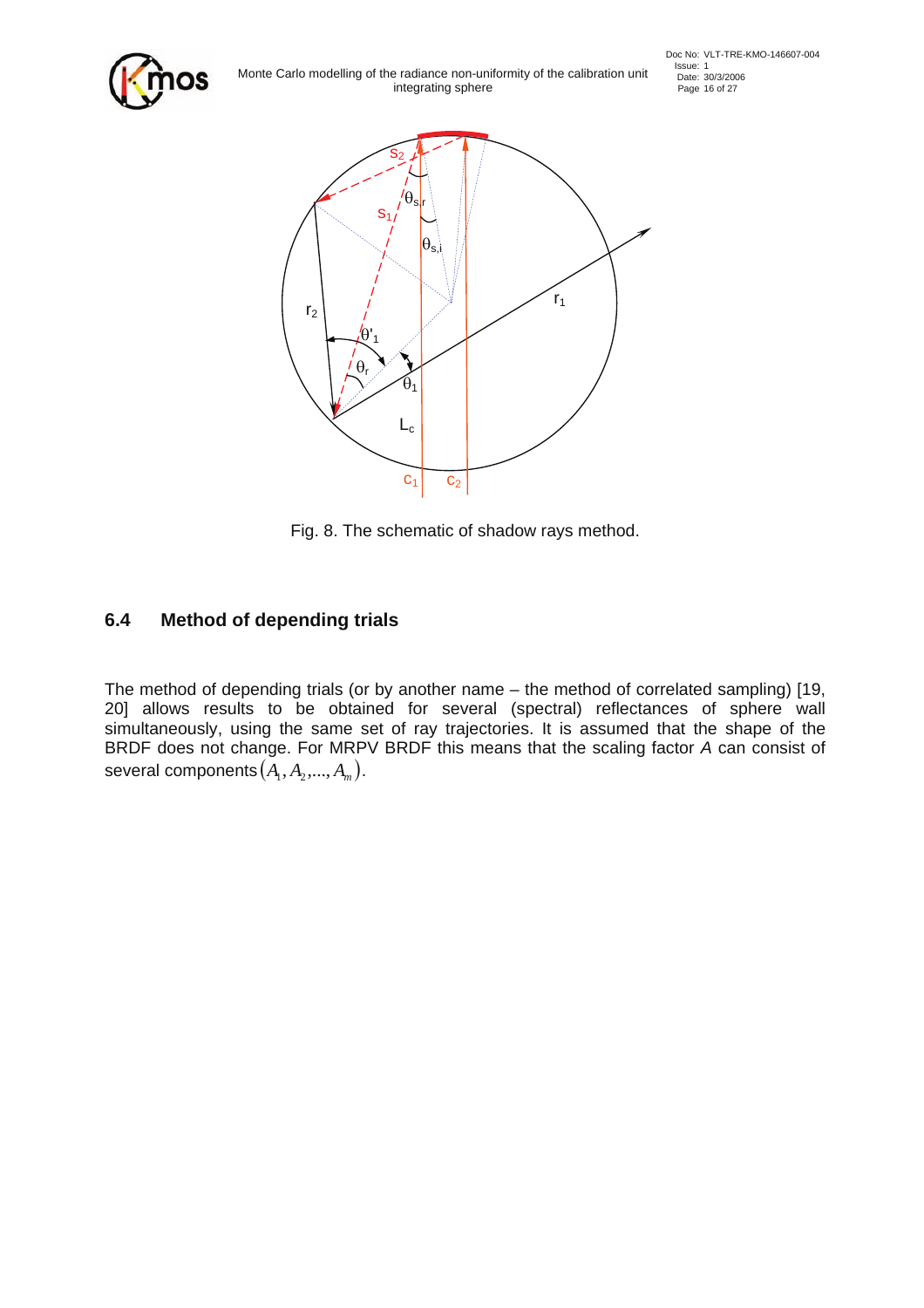

# **7. RESULTS OF NUMERICAL EXPERIMENTS**

### **7.1 Initial geometrical data**

All geometrical parameters used for modelling are shown in Table 1.

Table 1. Initial geometrical parameters (linear dimensions are in mm, angular in deg.)

| <b>Parameter</b>                                     | <b>Value</b> | <b>Comments</b>                                                                                                                     |
|------------------------------------------------------|--------------|-------------------------------------------------------------------------------------------------------------------------------------|
| Number of Upper Output Ports, $N_u$                  | 12           |                                                                                                                                     |
| Number of Lower Output Ports, N <sub>I</sub>         | 12           |                                                                                                                                     |
| Sphere Internal Radius, R                            | 90           |                                                                                                                                     |
| Input Port Radius, $R_{io}$                          | 5            |                                                                                                                                     |
| Collimated Beam Radius, R <sub>ch</sub>              | 4.9          | Variable, from 0.1 mm to 4.9 mm                                                                                                     |
| Equator-to-FOV Vertex Distance, $H_d$                | 176.4        |                                                                                                                                     |
| Z Axis-to-FOV Vertex Distance, $L_d$                 | 139.5        |                                                                                                                                     |
| Output Port Radius, $R_{op}$                         | 9            | Each port is formed as a section<br>of the sphere by the right circular<br>cylinder, whose axis passes<br>through the sphere centre |
| Upper FOV Axis-to-Sphere Centre Distance, $\delta_u$ | 28.587       |                                                                                                                                     |
| Lower FOV Axis-to-Sphere Centre Distance, $\delta_l$ | 23.775       |                                                                                                                                     |
| Upper FOV Axis-to-Z Axis Angle, $\beta_u$            | 45.64        |                                                                                                                                     |
| Lower FOV Axis-to-Z Axis Angle, $\beta$              | 32.27        |                                                                                                                                     |
| Upper FOV Vertex Angle, $\Omega_{\rm u}$             | 5.72         | $f/10$ case                                                                                                                         |
| Lower FOV Vertex Angle, $\Omega_l$                   | 5.72         | $f/10$ case                                                                                                                         |

#### **7.2 Four BRDF models**

After analyzing the available published data on sintered PTFE BRDF [13, 14, 21, 22], we selected four BRDF models:

Model 0. Lambertian BRDF; method of depending trials allows the simultaneous modelling of the sphere walls with  $\rho_0 = 0.95$ , 0.96, 0.97, 0.98, and 0.99. This is the zero approximation model.

Model 1. MRPV BRDF with parameters *A* = 0.956336, 0.966403, 0.976470, 0.986536, 0.996603;  $k = 1.01$ ;  $b = 0.01$ ;  $\overline{p} = 1$ . The components of A were chosen so that normal reflectance  $\rho_n = \rho(0) = 0.95, 0.96, 0.97, 0.98,$  and 0.99. This is the "optimistic" model.

Model 2. MRPV BRDF with parameters *A* = 0.962708, 0.972841, 0.982975, 0.993109, 1.003243;  $k = 1.02$ ;  $b = 0.02$ ;  $\bar{p} = 1$ . The components of A were also chosen so that normal reflectance  $\rho_n = \rho(0) = 0.95, 0.96, 0.97, 0.98,$  and 0.99. This is the "pessimistic" model.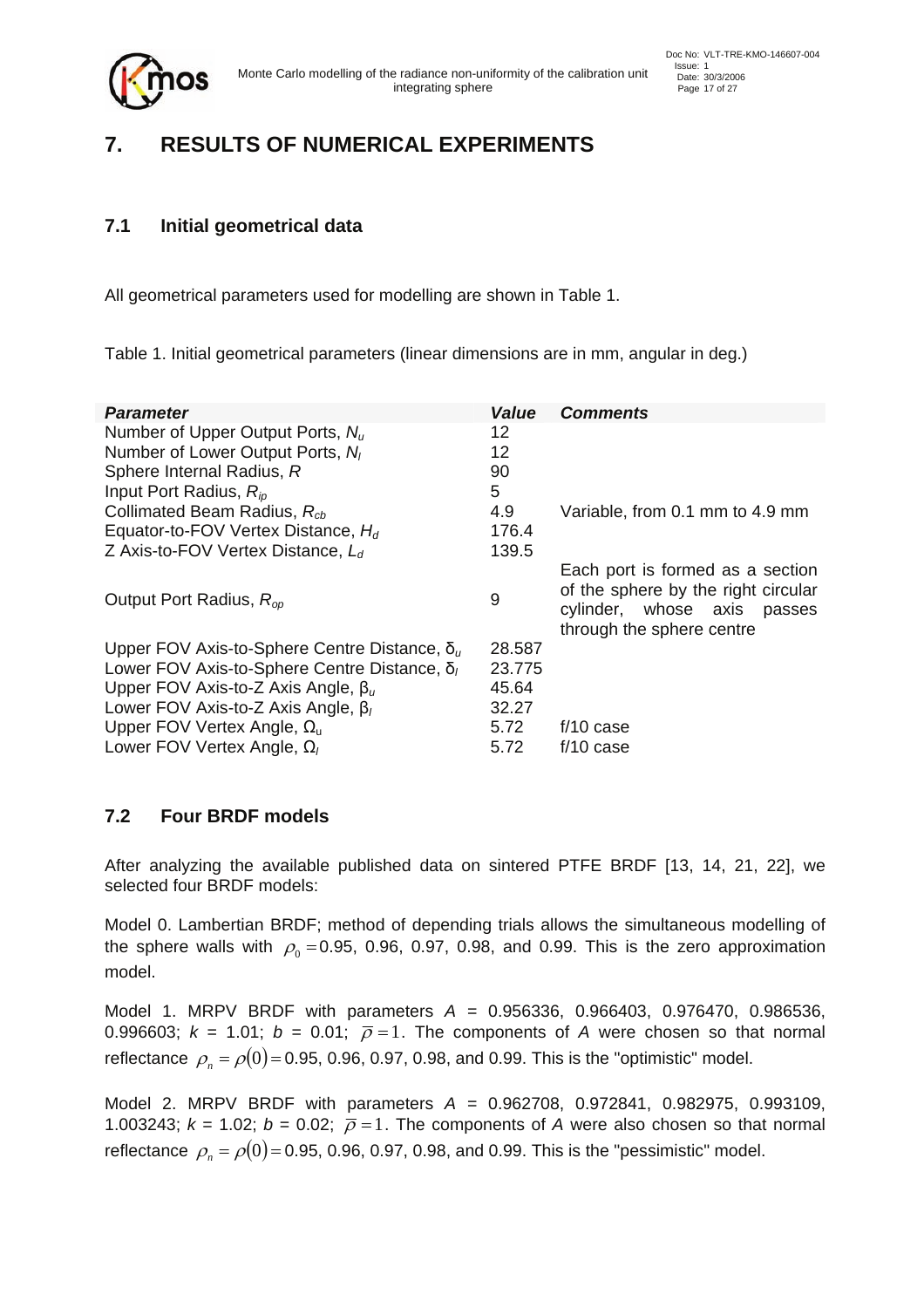

Model 3. MPRV BRDF with parameters *A* = 1.081842, 1.093230, 1.104618, 1.116006, 1.127394;  $k = 1.2$ ;  $b = 0.2$ ;  $\bar{p} = 1$ . The components of A were also chosen so that normal reflectance  $\rho_n = \rho(0) = 0.95, 0.96, 0.97, 0.98,$  and 0.99. This model is a far-from-Lambertian one and was used only to demonstrate the efficacy of the algorithm and code.

3-Dimensional representations of the model BRDFs in a spherical coordinate system for three incidence angles are depicted in Fig. 9. Their sections by the plane of incidence are shown in Fig. 10.



Fig. 9. 3-D images of BRDF models in a spherical coordinate system for three values of incidence angle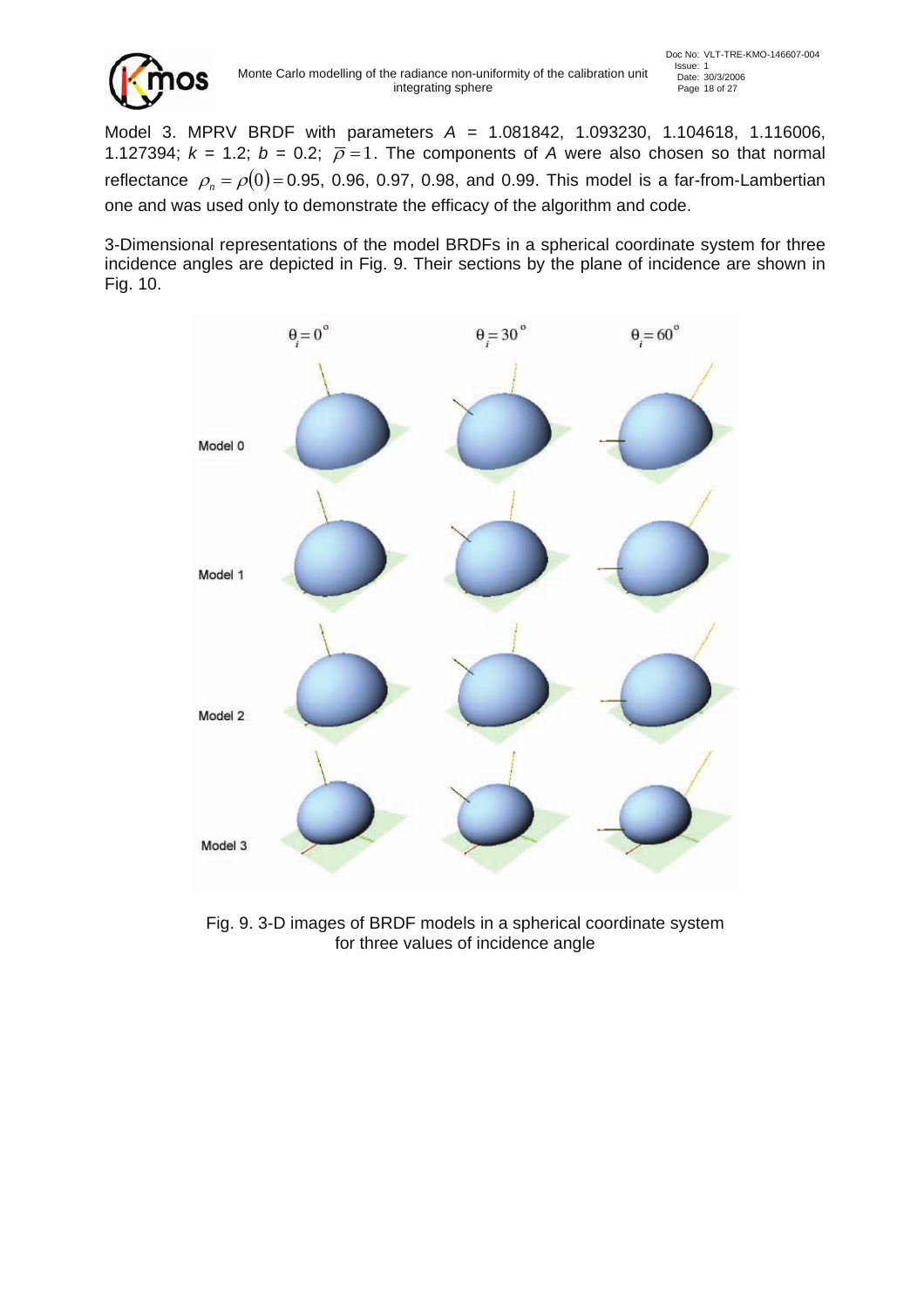

Fig. 10. BRDF Models 1, 2, and 3 for  $\theta_i = 0^\circ$ , 20°, 40°, 60° and 80° in plane of incidence

The directional-hemispherical reflectances of the BRDF Models 1, 2, and 3 were computed by numerical integration of the appropriate BRDFs and plotted against incidence angle (see Fig. 11).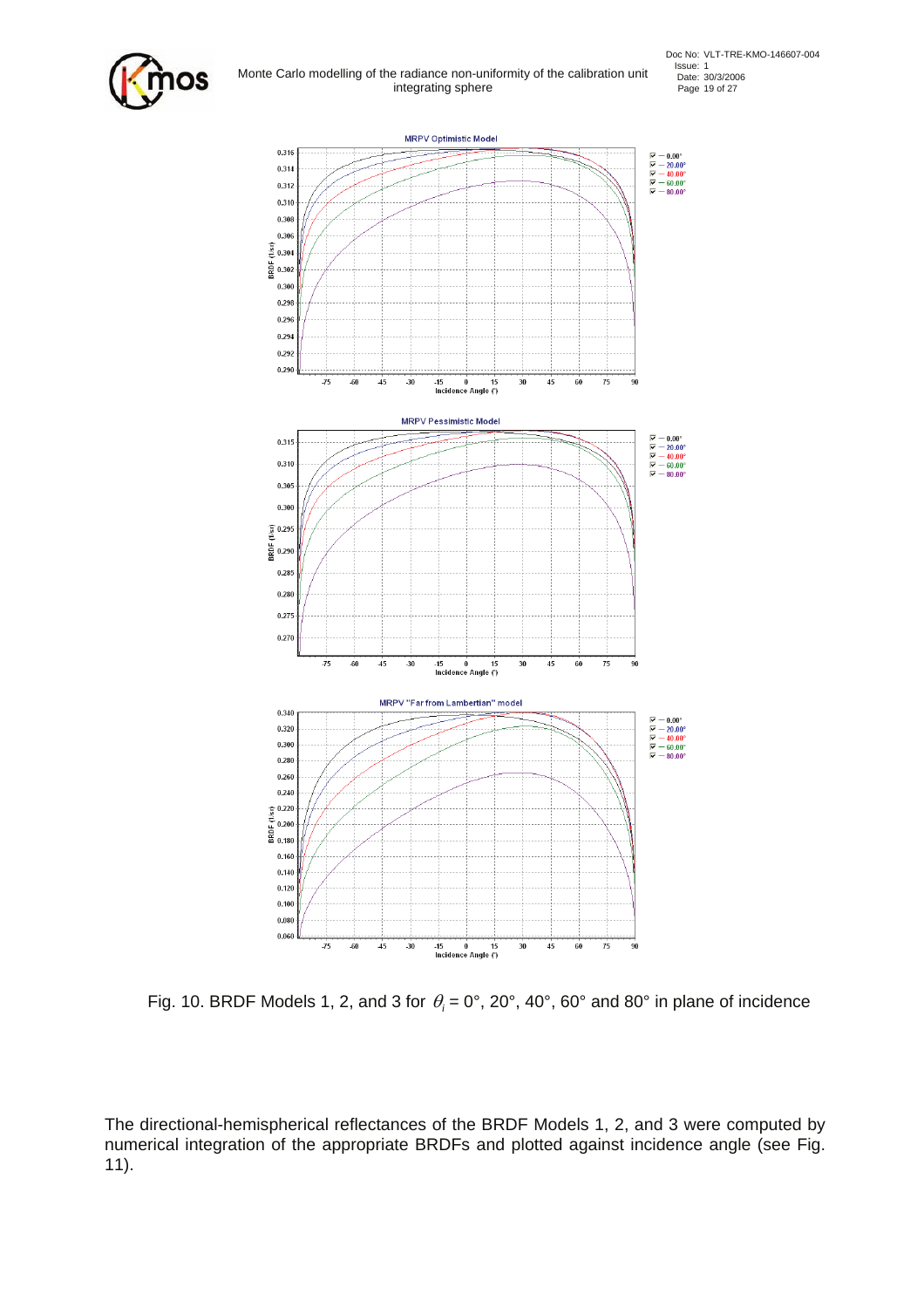

Fig. 11. Directional-hemispherical reflectances of BRDF Models 1, 2, and 3 plotted against incidence angle

### **7.3 Lambertian BRDF. Evaluation of computational accuracy**

Colour maps of the relative distributions of radiance over the upper (left-hand maps) and lower (right-hand maps) ports are presented in Figures  $12 - 23$ . The standard deviation from the mean value is shown at the top of each map, computed for a very coarse grid having  $9 \times 9$ nodes. For each node,  $10^6$  rays were traced.



Fig. 12. Upper port;  $\rho_0 = 0.95$ . Fig. 13. Lower port;  $\rho_0 = 0.95$ .

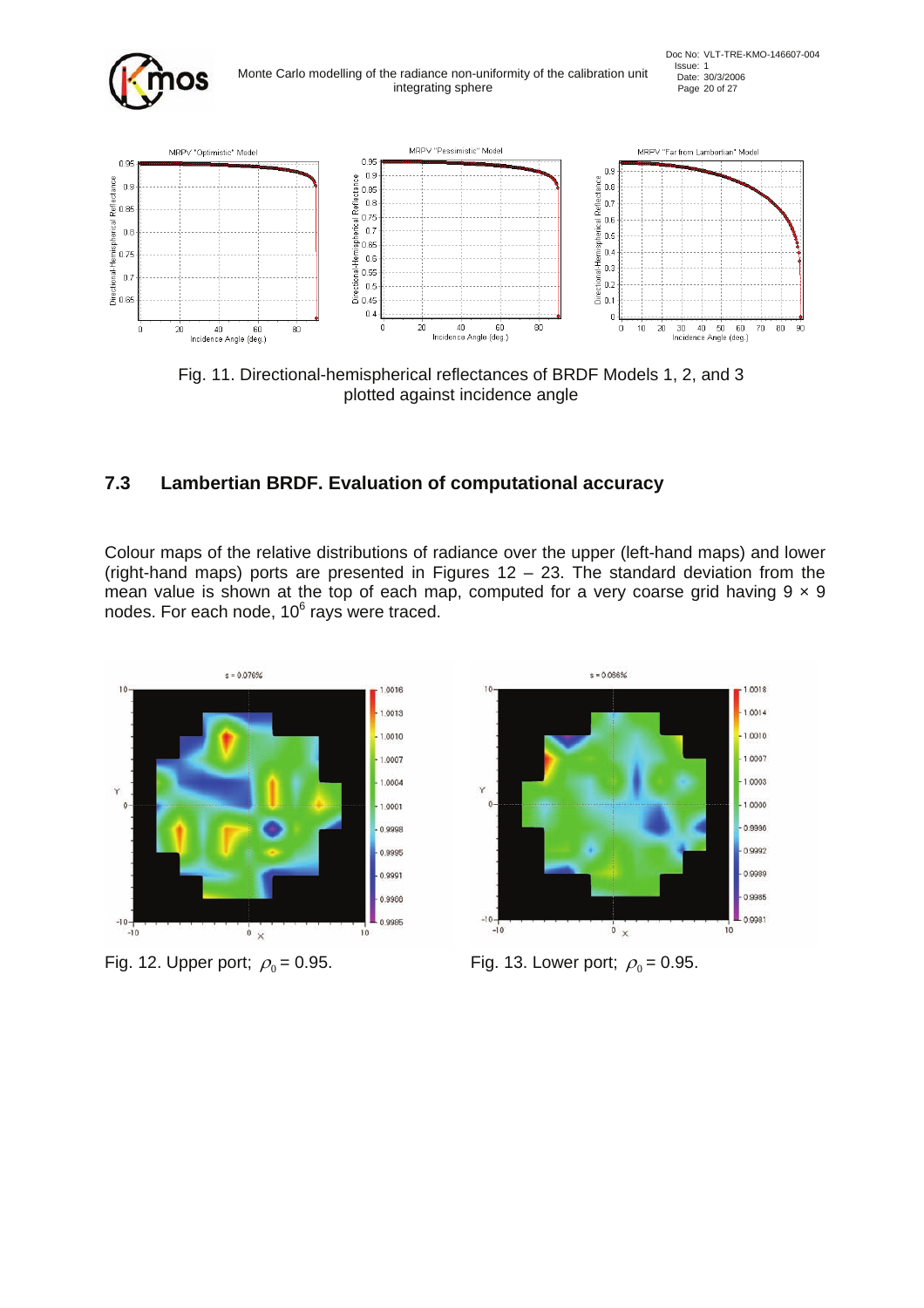

Issue: 1<br>Issue: 1<br>Idea: 103/2006<br>Page 21 of 27 integrating sphere















Fig. 14. Upper port;  $\rho_0 = 0.96$ . Fig. 15. Lower port;  $\rho_0 = 0.96$ .



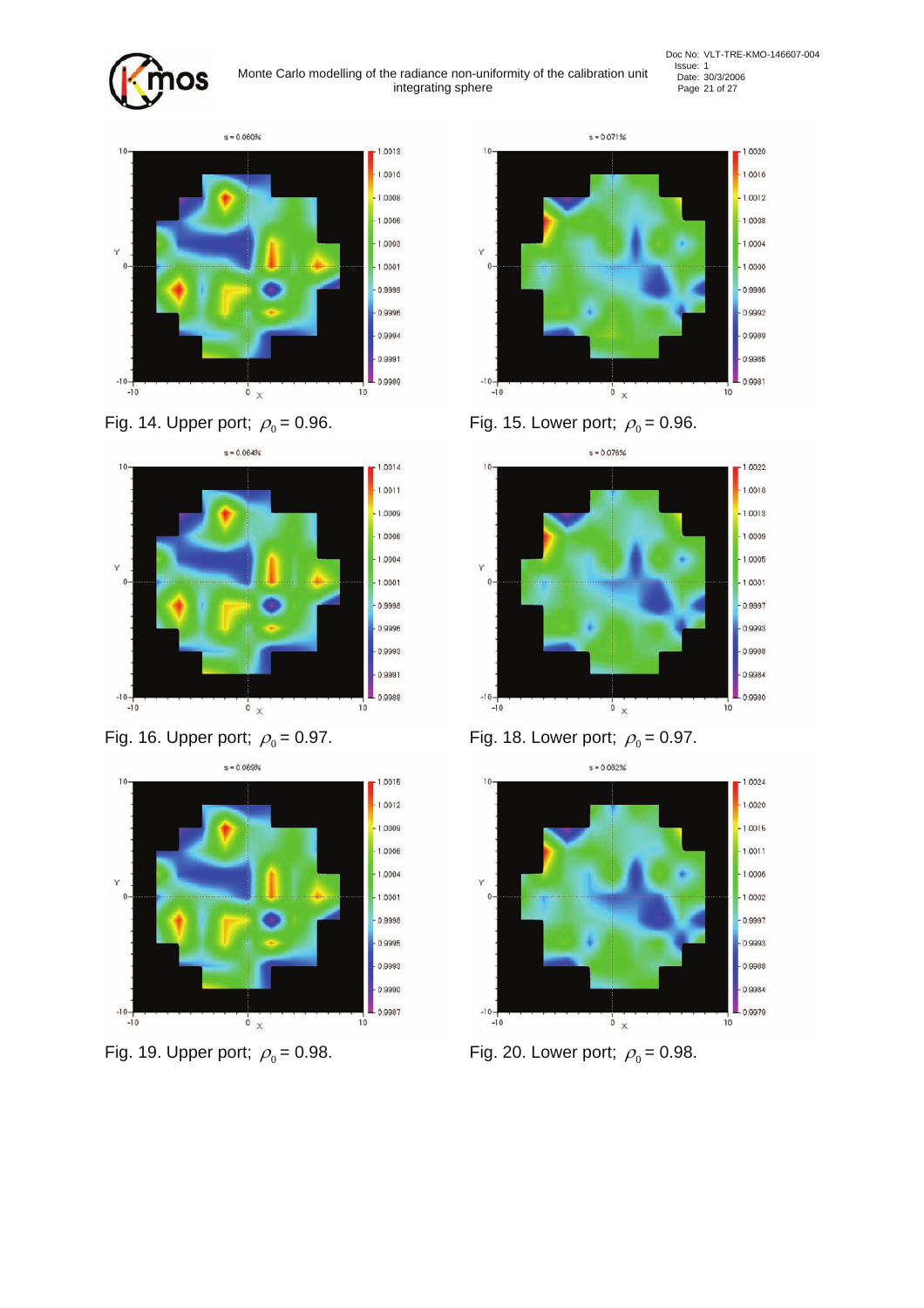



1.0027





Fig. 21. Upper port;  $\rho_0 = 0.99$ . Fig. 22. Lower port;  $\rho_0 = 0.99$ .

The radiance distributions depicted in the Figures  $12 - 22$  exhibit no regular structure. We performed additional numerical experiments for  $N_r$  = 10<sup>7</sup> and 10<sup>8</sup> rays traced. It was found that

the value of standard deviation decreases as  $N_r^2$  $\frac{1}{2}$  $N_r^2$  with the  $N_r$  increased. This means that the standard deviation characterizes the random digital noise, and the radiance distribution is uniform (within the framework of Lambertian approximation).

We obtained the trivial result that could be obtained without numerical modelling. Indeed, if an integrating sphere with Lambertian walls does not include baffles or other auxiliary elements, one can predict the uniformity of radiance distribution over the whole sphere surface except for an initially irradiated area. Openings of arbitrary number and shape can decrease the mean level of radiance but cannot violate the uniformity of distribution. Because the configuration factor between two arbitrary points on the internal surface of Lambertian sphere depends only on sphere radius, the incident flux is the same for the entire sphere surface, as well as radiation losses through the openings being the same.

This is good example of a case when simple Lambertian model of reflection is insufficient. However, the numerical experiments performed allow the evaluaton of the standard deviation of random uncertainty of computations: about 0.08% for 10 $^6$  rays traced and about 0.02% for  $10^7$  rays.

## **7.4 Angular distributions of radiance for MRPV BRDF**

Computer modelling with MRPV BRDF is several times slower than that for Lambertian BRDF. To save time, we abandoned the modelling of 2D radiance mapping even on a coarse grid. Due to the quasi-symmetry of full system around the *z* axis, one can predict that the radiance gradient in a vertical direction will be greater than that in a horizontal direction. Accordingly, we modelled only one-dimensional distributions in horizontal and vertical directions, across the centre of upper and lower ports. The results of the modelling are presented in Tables  $2 - 7$  and in Fig. 23. All results were obtained with  $10^6$  traced rays.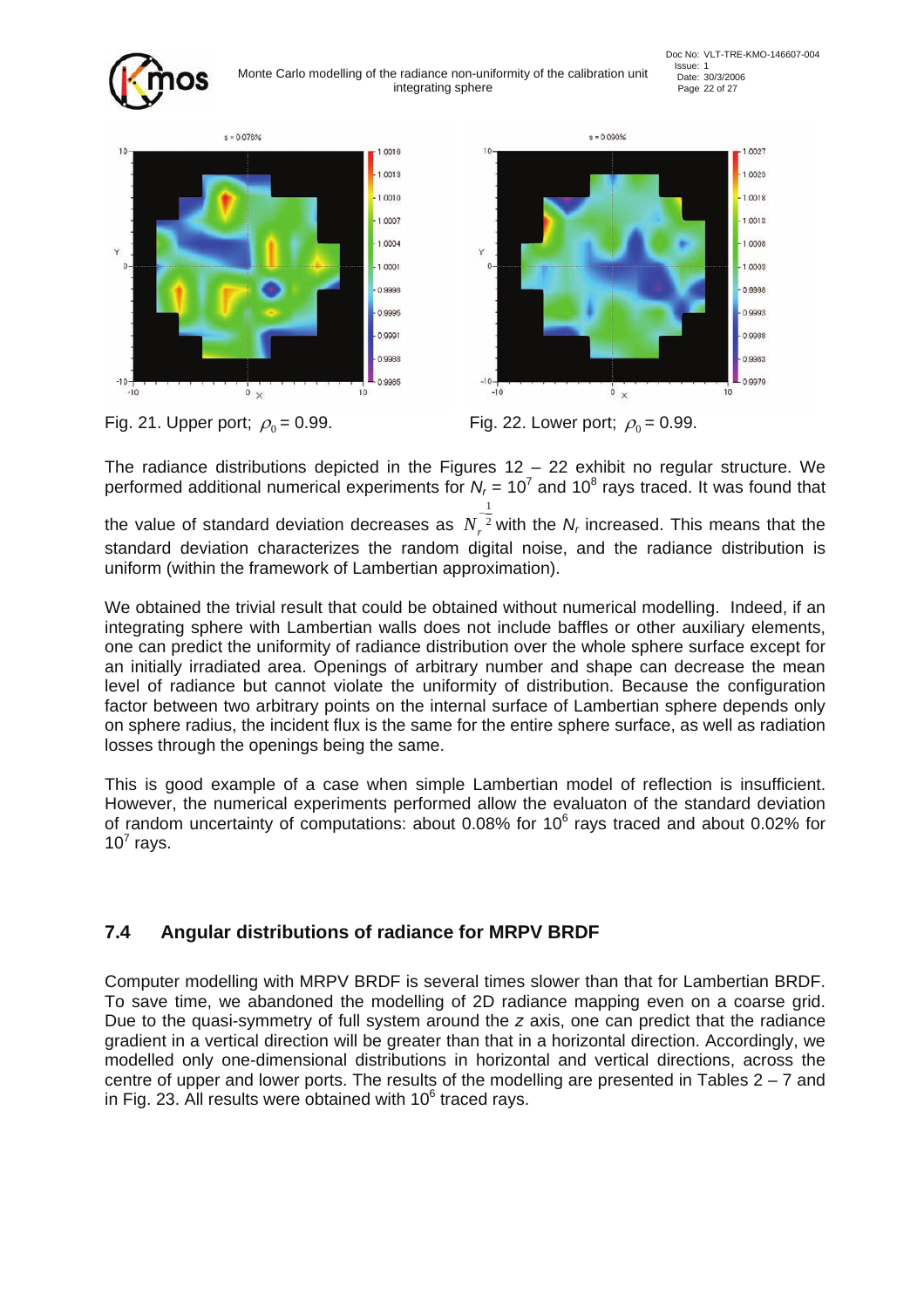#### Table 2. MRPV BRDF Model 1, vertical scan.

| $y$ (mm)     |               | Upper Port, for Normal Reflectance |           |               |               | Lower Port, for Normal Reflectance. |                |           |                |               |
|--------------|---------------|------------------------------------|-----------|---------------|---------------|-------------------------------------|----------------|-----------|----------------|---------------|
|              | 0.95          | 0.96                               | 0.97      | 0.98          | 0.99          | 0.95                                | 0.96           | 0.97      | 0.98           | 0.99          |
| -8           | $2.308E - 05$ | $2.589E - 05$                      | 2.926E-05 | 3.336E-05     | $3.845E - 05$ | $2.308E - 05$                       | $2.589E - 05$  | 2.926E-05 | 3.336E-05      | $3.845E - 05$ |
| -6           | $2.306E-05$   | $2.587E - 05$                      | 2.923E-05 | $3.333E - 05$ | 3.841E-05     | 2.306E-05                           | $2.587E - 05$  | 2.923E-05 | 3.332E-05      | 3.840E-05     |
| $-4$         | 2.307E-05     | $2.588E - 0.5$                     | 2.924E-05 | $3.334E - 05$ | 3.844E-05     | $2.306E - 05$                       | 2.587E-05      | 2.924E-05 | $3.333E - 05$  | 3.842E-05     |
| $-2$         | $2.309E-05$   | $2.590E-05$                        | 2.927E-05 | 3.337E-05     | 3.846E-05     | $2.305E - 05$                       | 2.586E-05      | 2.922E-05 | 3.331E-05      | $3.839E - 05$ |
| $\mathbb{I}$ | $2.306E-05$   | 2.587E-05                          | 2.924E-05 | $3.333E - 05$ | 3.843E-05     | $2.306E-05$                         | 2.587E-05      | 2.923E-05 | 3.332E-05      | 3.840E-05     |
| 2            | $2.308E - 05$ | $2.589E - 05$                      | 2.926E-05 | $3.335E - 05$ | 3.845E-05     | 2.307E-05                           | 2.588E-05      | 2.924E-05 | 3.334E-05      | 3.842E-05     |
| 4            | $2.305E - 05$ | $2.586E - 05$                      | 2.922E-05 | 3.332E-05     | 3.841E-05     | $2.308E - 0.5$                      | 2.590E-05      | 2.927E-05 | $3.337E - 0.5$ | 3.846E-05     |
| 6            | 2.306E-05     | 2.587E-05                          | 2.923E-05 | $3.333E - 05$ | 3.841E-05     | $2.306E-05$                         | $2.587E - 0.5$ | 2.923E-05 | $3.333E - 05$  | $3.84$ IE-05  |
| 8            | 2.307E-05     | $2.588E - 05$                      | 2.924E-05 | 3.334E-05     | $3.843E - 05$ | $2.308E - 05$                       | $2.589E - 0.5$ | 2.926E-05 | $3.337E - 05$  | 3.846E-05     |
| Std. Dev.    | 0.054%        | 0.053%                             | 0.052%    | 0.050%        | 0.047%        | 0.051%                              | 0.055%         | 0.060%    | 0.065%         | 0.071%        |

#### Table 3. MRPV BRDF Model 1, horizontal scan.

| $x$ (mm)  |               | Upper Port, for Normal Reflectance |                |               |               |               | Lower Port, for Normal Reflectance |           |               |               |  |
|-----------|---------------|------------------------------------|----------------|---------------|---------------|---------------|------------------------------------|-----------|---------------|---------------|--|
|           | 0.95          | 0.96                               | 0.97           | 0.98          | 0.99          | 0.95          | 0.96                               | 0.97      | 0.98          | 0.99          |  |
| -8        | $2.306E-05$   | $2.587E - 0.5$                     | $2.923E - 0.5$ | 3.332E-05     | 3.841E-05     | 2.306E-05     | $2.586E-05$                        | 2.922E-05 | 3.332E-05     | $3.840E-05$   |  |
| -6        | 2.307E-05     | $2.588E - 05$                      | $2.925E - 05$  | $3.335E - 05$ | $3.845E - 05$ | 2.309E-05     | $2.590E - 05$                      | 2.927E-05 | $3.337E - 05$ | 3.846E-05     |  |
| -4        | $2.303E - 05$ | 2.584E-05                          | 2.920E-05      | 3.328E-05     | 3.836E-05     | 2.307E-05     | $2.588E - 05$                      | 2.924E-05 | $3.333E - 05$ | $3.842E - 05$ |  |
| $-2$      | $2.305E - 05$ | $2.586E-05$                        | 2.922E-05      | $3.33$ IE-05  | 3.840E-05     | $2.306E-05$   | $2.587E - 0.5$                     | 2.924E-05 | $3.333E - 05$ | 3.841E-05     |  |
| 0         | $2.305E - 05$ | $2.585E - 0.5$                     | 2.922E-05      | $3.331E - 05$ | 3.840E-05     | 2.306E-05     | $2.587E - 0.5$                     | 2.923E-05 | 3.332E-05     | 3.840E-05     |  |
| 2         | 2.303E-05     | 2.584E-05                          | 2.920E-05      | 3.329E-05     | $3.836E - 05$ | 2.308E-05     | $2.589E - 05$                      | 2.926E-05 | 3.336E-05     | 3.845E-05     |  |
| 4         | 2.303E-05     | 2.584E-05                          | $2.919E - 05$  | $3.328E - 05$ | 3.835E-05     | 2.306E-05     | $2.587E - 0.5$                     | 2.923E-05 | $3.333E - 05$ | $3.84$ IE-05  |  |
| 6         | $2.306E-05$   | $2.587E - 05$                      | 2.923E-05      | $3.333E - 05$ | 3.841E-05     | 2.307E-05     | $2.588E - 05$                      | 2.924E-05 | 3.334E-05     | 3.843E-05     |  |
| 8         | $2.303E - 05$ | $2.584E - 0.5$                     | 2.920E-05      | $3.328E - 05$ | $3.836E - 05$ | $2.305E - 05$ | $2.586E - 05$                      | 2.922E-05 | 3.331E-05     | 3.838E-05     |  |
| Std. Dev. | 0.060%        | 0.065%                             | 0.070%         | 0.076%        | 0.083%        | 0.042%        | 0.047%                             | 0.052%    | 0.059%        | 0.067%        |  |

### Table 4. MRPV BRDF Model 2, vertical scan.

| $y$ (mm)  |                | Upper Port, for Normal Reflectance |               |                |           |                | Lower Port, for Normal Reflectance |                |           |           |
|-----------|----------------|------------------------------------|---------------|----------------|-----------|----------------|------------------------------------|----------------|-----------|-----------|
|           | 0.95           | 0.96                               | 0.97          | 0.98           | 0.99      | 0.95           | 0.96                               | 0.97           | 0.98      | 0.99      |
| -8        | $2.217E - 0.5$ | 2.478E-05                          | $2.788E - 05$ | 3.162E-05      | 3.620E-05 | 2.218E-05      | 2.479E-05                          | $2.790E-05$    | 3.164E-05 | 3.624E-05 |
| -6        | 2.221E-05      | 2.482E-05                          | $2.793E - 05$ | 3.168E-05      | 3.628E-05 | $2.217E - 0.5$ | 2.478E-05                          | $2.788E - 0.5$ | 3.162E-05 | 3.620E-05 |
| -4        | $2.218E - 0.5$ | 2.479E-05                          | $2.789E - 05$ | 3.163E-05      | 3.622E-05 | $2.219E - 0.5$ | 2.480E-05                          | 2.790E-05      | 3.165E-05 | 3.625E-05 |
| $-2$      | $2.218E - 0.5$ | 2.479E-05                          | 2.789E-05     | 3.163E-05      | 3.623E-05 | 2.219E-05      | 2.480E-05                          | 2.790E-05      | 3.164E-05 | 3.623E-05 |
| 0         | $2.216E - 0.5$ | 2.477E-05                          | $2.787E - 05$ | 3.160E-05      | 3.619E-05 | $2.218E - 05$  | $2.479E - 05$                      | $2.789E - 05$  | 3.163E-05 | 3.622E-05 |
| 2         | 2.214E-05      | 2.474E-05                          | $2.784E - 05$ | $3.157E - 0.5$ | 3.616E-05 | 2.217E-05      | 2.478E-05                          | $2.787E - 0.5$ | 3.161E-05 | 3.619E-05 |
| 4         | 2.216E-05      | 2.477E-05                          | $2.787E - 05$ | 3.162E-05      | 3.622E-05 | 2.220E-05      | 2.482E-05                          | 2.792E-05      | 3.166E-05 | 3.625E-05 |
| 6         | $2.213E - 05$  | 2.474E-05                          | $2.783E - 05$ | $3.156E - 05$  | 3.614E-05 | 2.222E-05      | 2.483E-05                          | 2.794E-05      | 3.169E-05 | 3.629E-05 |
| 8         | 2.217E-05      | 2.478E-05                          | 2.788E-05     | 3.162E-05      | 3.621E-05 | 2.220E-05      | $2.481E - 05$                      | $2.791E - 0.5$ | 3.165E-05 | 3.625E-05 |
| Std. Dev. | 0.100%         | 0.102%                             | 0.104%        | 0.107%         | 0.110%    | 0.066%         | 0.069%                             | 0.072%         | 0.076%    | 0.082%    |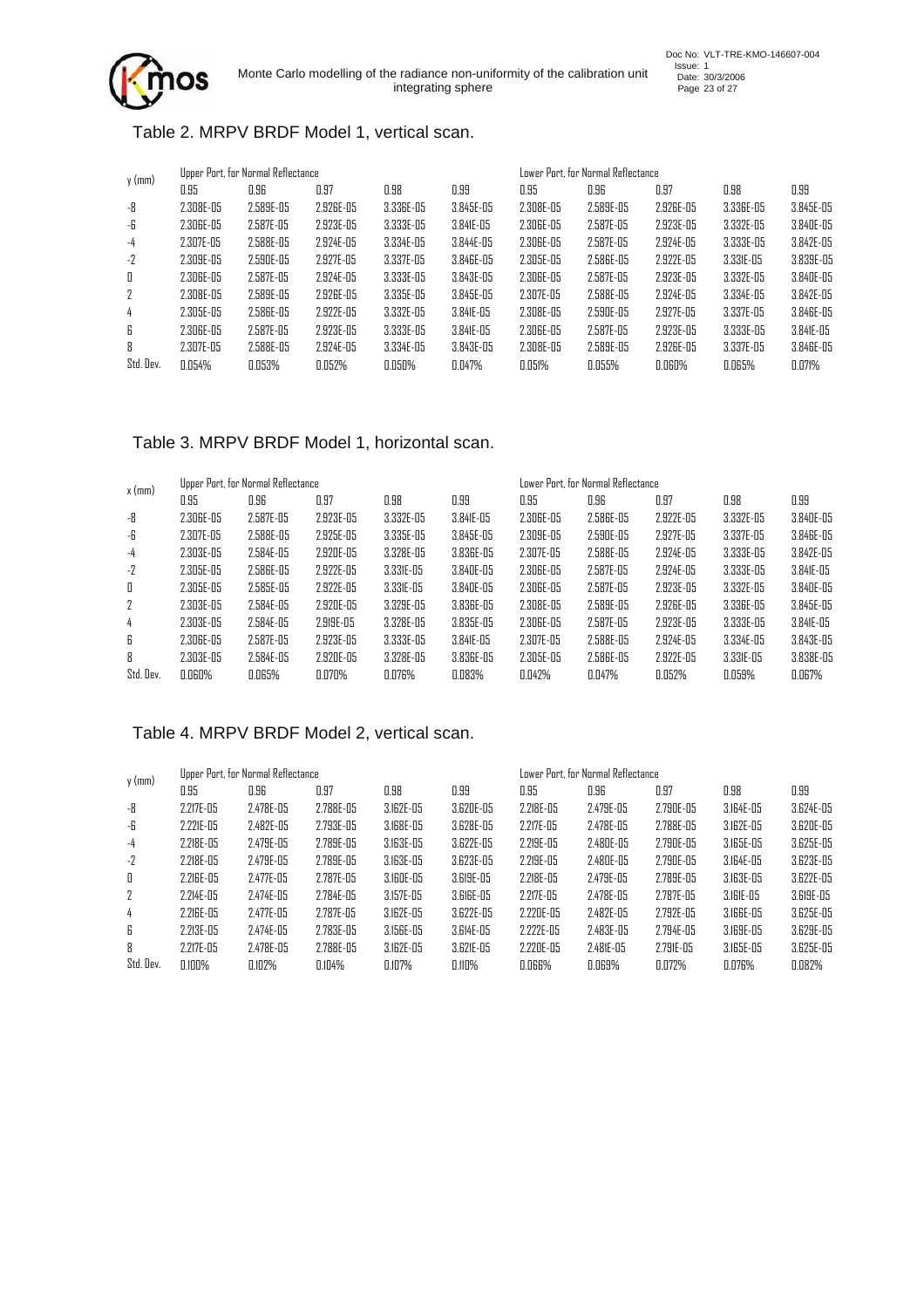

Doc No: VLT-TRE-KMO-146607-004<br>
Issue: 1<br>
Date: 30/3/2006<br>
Page 24 of 27

#### Table 5. MRPV BRDF Model 2, horizontal scan.

| $x$ (mm)  |                | Upper Port, for Normal Reflectance |               |               |           |                | Lower Port, for Normal Reflectance. |                |               |           |  |
|-----------|----------------|------------------------------------|---------------|---------------|-----------|----------------|-------------------------------------|----------------|---------------|-----------|--|
|           | 0.95           | 0.96                               | 0.97          | 0.98          | 0.99      | 0.95           | 0.96                                | 0.97           | 0.98          | 0.99      |  |
| -8        | $2.218E - 0.5$ | 2.479E-05                          | 2.790E-05     | 3.165E-05     | 3.625E-05 | $2.219E - 0.5$ | $2.480E - 05$                       | 2.791E-05      | 3.165E-05     | 3.625E-05 |  |
| -6        | $2.217E - 0.5$ | 2.478E-05                          | $2.788E - 05$ | 3.162E-05     | 3.621E-05 | $2.219E - 05$  | 2.480E-05                           | $2.790E - 05$  | 3.164E-05     | 3.623E-05 |  |
| $-4$      | $2.217E - 0.5$ | 2.478E-05                          | 2.788E-05     | 3.163E-05     | 3.622E-05 | $2.219E - 05$  | 2.480E-05                           | $2.790E - 05$  | 3.164E-05     | 3.623E-05 |  |
| $-2$      | $2.217E - 0.5$ | 2.478E-05                          | $2.789E - 05$ | 3.163E-05     | 3.623E-05 | $2.2$ IGE-05   | 2.477E-05                           | 2.786E-05      | $3.159E - 05$ | 3.618E-05 |  |
| 0         | 2.216E-05      | 2.477E-05                          | $2.788E - 05$ | 3.162E-05     | 3.621E-05 | $2.219E - 05$  | $2.481E - 0.5$                      | $2.791E - 0.5$ | 3.165E-05     | 3.625E-05 |  |
| 2         | $2.217E - 0.5$ | 2.478E-05                          | $2.788E - 05$ | 3.162E-05     | 3.621E-05 | $2.217E - 0.5$ | 2.477E-05                           | $2.787E - 0.5$ | 3.160E-05     | 3.619E-05 |  |
| 4         | $2.217E - 0.5$ | 2.478E-05                          | $2.789E - 05$ | 3.163E-05     | 3.622E-05 | 2.217E-05      | 2.478E-05                           | 2.788E-05      | 3.161E-05     | 3.620E-05 |  |
| 6         | 2.213E-05      | 2.474E-05                          | 2.783E-05     | $3.156E - 05$ | 3.615E-05 | $2.217E - 05$  | 2.477E-05                           | $2.787E - 05$  | 3.161E-05     | 3.620E-05 |  |
| 8         | 2.216E-05      | 2.477E-05                          | 2.787E-05     | 3.161E-05     | 3.620E-05 | $2.219E - 0.5$ | $2.481E - 05$                       | $2.791E - 0.5$ | 3.165E-05     | 3.625E-05 |  |
| Std. Dev. | 0.059%         | 0.063%                             | 0.067%        | 0.072%        | 0.077%    | 0.056%         | 0.061%                              | 0.066%         | 0.073%        | 0.080%    |  |

#### Table 6. MRPV BRDF Model 3, vertical scan.

| $y$ (mm)  |           | Upper Port, for Normal Reflectance |           |           |           |               | Lower Port, for Normal Reflectance. |           |                |                |  |
|-----------|-----------|------------------------------------|-----------|-----------|-----------|---------------|-------------------------------------|-----------|----------------|----------------|--|
|           | 0.95      | 0.96                               | 0.97      | 0.98      | 0.99      | 0.95          | 0.96                                | 0.97      | 0.98           | 0.99           |  |
| -8        | 1.442E-05 | 1.559E-05                          | I.689E-05 | 1.834E-05 | 1.996E-05 | $1.428E - 05$ | 1.543E-05                           | 1.671E-05 | 1.814E-05      | $1.974E - 0.5$ |  |
| -6        | 1.441E-05 | $1.558E - 05$                      | 1.688E-05 | l.833E-05 | 1.996E-05 | 1.440E-05     | $1.556E - 05$                       | 1.685E-05 | $1.829E - 0.5$ | 1.991E-05      |  |
| $-4$      | 1.431E-05 | 1.547E-05                          | 1.676E-05 | 1.820E-05 | 1.982E-05 | 1.436E-05     | $1.552E - 05$                       | 1.681E-05 | $1.824E - 0.5$ | 1.986E-05      |  |
| $-2$      | 1.432E-05 | 1.548E-05                          | 1.678E-05 | 1.822E-05 | 1.985E-05 | 1.446E-05     | $1.562E - 0.5$                      | 1.692E-05 | $1.837E - 0.5$ | 1.999E-05      |  |
| Π         | 1.420E-05 | 1.536E-05                          | 1.664E-05 | 1.808E-05 | 1.969E-05 | $1.443E - 05$ | $1.560E-05$                         | 1.689E-05 | $1.833E - 05$  | 1.995E-05      |  |
| 2         | 1.420E-05 | 1.536E-05                          | 1.665E-05 | 1.809E-05 | 1.970E-05 | 1.449E-05     | $1.566E - 0.5$                      | 1.696E-05 | 1.841E-05      | 2.003E-05      |  |
| 4         | 1.404E-05 | 1.519E-05                          | I.646E-05 | l.789E-05 | 1.949E-05 | 1.448E-05     | 1.565E-05                           | 1.695E-05 | 1.840E-05      | 2.002E-05      |  |
| 6         | 1.421E-05 | 1.536E-05                          | 1.665E-05 | 1.808E-05 | 1.969E-05 | 1.446E-05     | $1.562E - 05$                       | 1.692E-05 | 1.837E-05      | 1.999E-05      |  |
| 8         | 1.438E-05 | 1.555E-05                          | 1.684E-05 | 1.829E-05 | 1.991E-05 | 1.451E-05     | 1.568E-05                           | 1.698E-05 | 1.844E-05      | 2.006E-05      |  |
| Std. Dev. | 0.867%    | 0.848%                             | 0.828%    | 0.809%    | 0.790%    | 0.506%        | 0.506%                              | 0.505%    | 0.505%         | 0.505%         |  |

#### Table 7. MRPV BRDF Model 3, horizontal scan.

| x (mm)    | Upper Port, for Normal Reflectance |               |           |                |           | Lower Port, for Normal Reflectance. |                |           |                |           |
|-----------|------------------------------------|---------------|-----------|----------------|-----------|-------------------------------------|----------------|-----------|----------------|-----------|
|           | 0.95                               | 0.96          | 0.97      | 0.98           | 0.99      | 0.95                                | 0.96           | 0.97      | 0.98           | 0.99      |
| -8        | $1.424E - 0.5$                     | 1.540E-05     | I.669E-05 | $1.813E - 0.5$ | 1.975E-05 | $1.444E - 0.5$                      | 1.561E-05      | 1.690E-05 | $1.835E - 0.5$ | 1.997E-05 |
| -6        | 1.421E-05                          | 1.537E-05     | 1.666E-05 | 1.810E-05      | 1.972E-05 | $1.444E - 0.5$                      | 1.560E-05      | 1.690E-05 | $1.835E - 05$  | 1.997E-05 |
| -4        | 1.420E-05                          | $1.536E - 05$ | 1.665E-05 | 1.809E-05      | 1.970E-05 | $1.442E - 0.5$                      | $1.558E - 0.5$ | 1.687E-05 | $1.832E - 0.5$ | 1.993E-05 |
| $-2$      | 1.420E-05                          | 1.536E-05     | I.664E-05 | 1.808E-05      | 1.969E-05 | $1.443E - 05$                       | 1.559E-05      | 1.689E-05 | 1.833E-05      | 1.995E-05 |
| П         | 1.419E-05                          | 1.535E-05     | I.663E-05 | 1.807E-05      | 1.968E-05 | 1.443E-05                           | 1.560E-05      | 1.689E-05 | 1.833E-05      | 1.995E-05 |
| 2         | 1.419E-05                          | $1.535E - 05$ | 1.663E-05 | 1.807E-05      | 1.968E-05 | 1.443E-05                           | 1.560E-05      | 1.689E-05 | 1.834E-05      | 1.996E-05 |
| 4         | 1.419E-05                          | $1.535E - 05$ | 1.663E-05 | 1.807E-05      | 1.968E-05 | $1.443E - 05$                       | 1.560E-05      | 1.689E-05 | 1.834E-05      | 1.996E-05 |
| 6         | 1.421E-05                          | $1.537E-05$   | 1.666E-05 | 1.810E-05      | 1.971E-05 | $1.443E - 05$                       | 1.559E-05      | 1.689E-05 | 1.833E-05      | 1.995E-05 |
| 8         | 1.421E-05                          | 1.537E-05     | 1.666E-05 | 1.810E-05      | 1.971E-05 | $1.444E - 05$                       | 1.560E-05      | 1.690E-05 | $1.834E - 0.5$ | 1.996E-05 |
| Std. Dev. | 0.105%                             | 0.109%        | 0.112%    | 0.116%         | 0.120%    | 0.049%                              | 0.050%         | 0.052%    | 0.053%         | 0.054%    |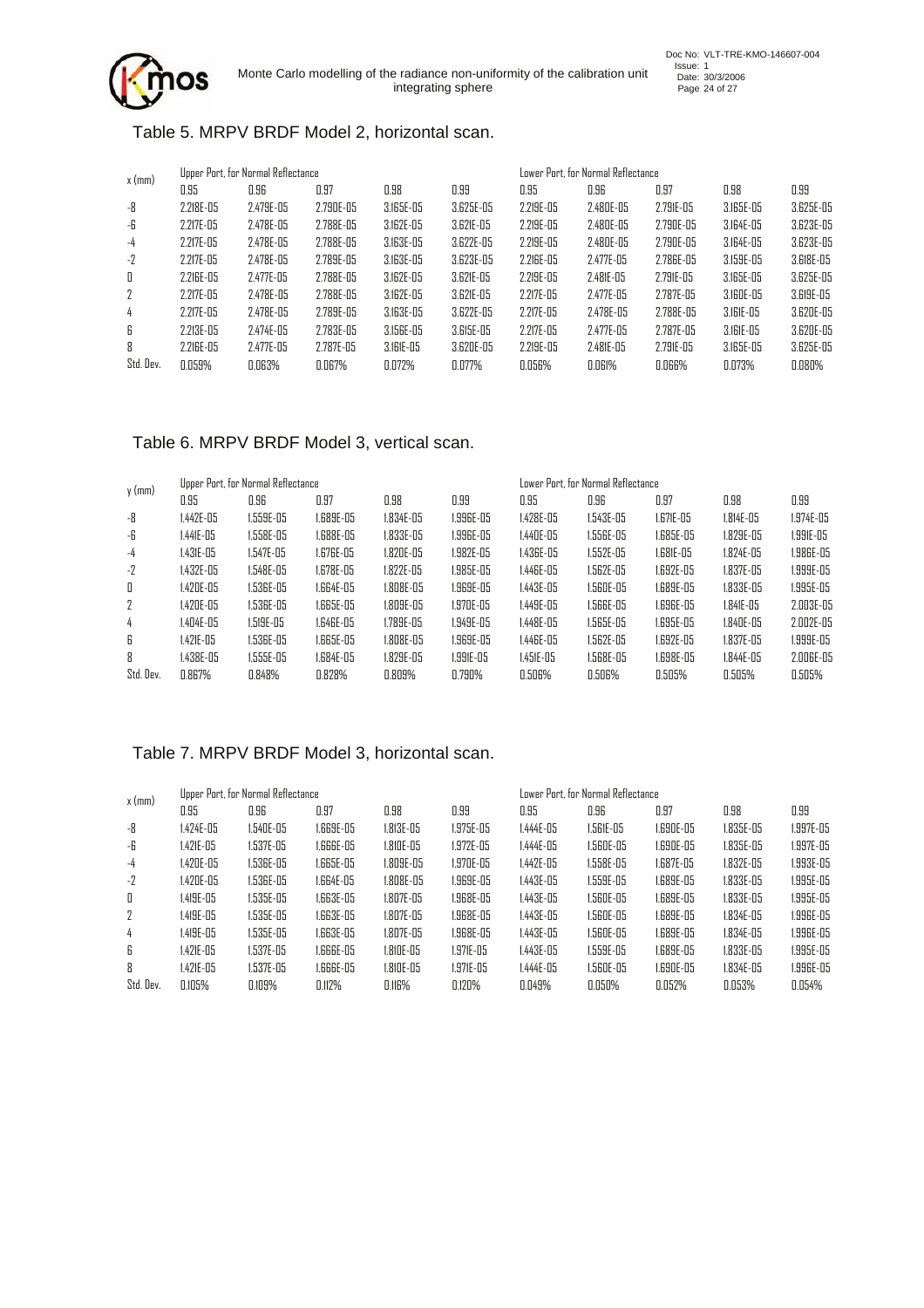

Issue: 1<br>Monte Carlo modelling of the radiance non-uniformity of the calibration unit  $D_{\text{bare}}$ : 30/3/2006 integrating sphere Page 25 of 27



Fig. 23. MRPV BRDF Model 3; vertical and horizontal scans of radiance distributions; "U" and "L" after normal reflectance values in the legends indicate upper and lower output ports, respectively.

### **7.5 Radiant fluxes difference**

We computed the radiant fluxes falling onto a detector within a conical solid angle with the angle at a vertex of 5.72º (f/10 case). The relative difference between the results for upper and lower ports was computed as

$$
\gamma = \frac{100\% \cdot (\Phi_u - \Phi_l)}{(\Phi_u + \Phi_l)/2},\tag{23}
$$

where subscripts "*u*" and "*l*" denote upper and lower ports, respectively.

It was found that the convergence of the computational process for radiant flux is 5 to 10 times faster than that for radiance. The results of modelling are presented in Table 8.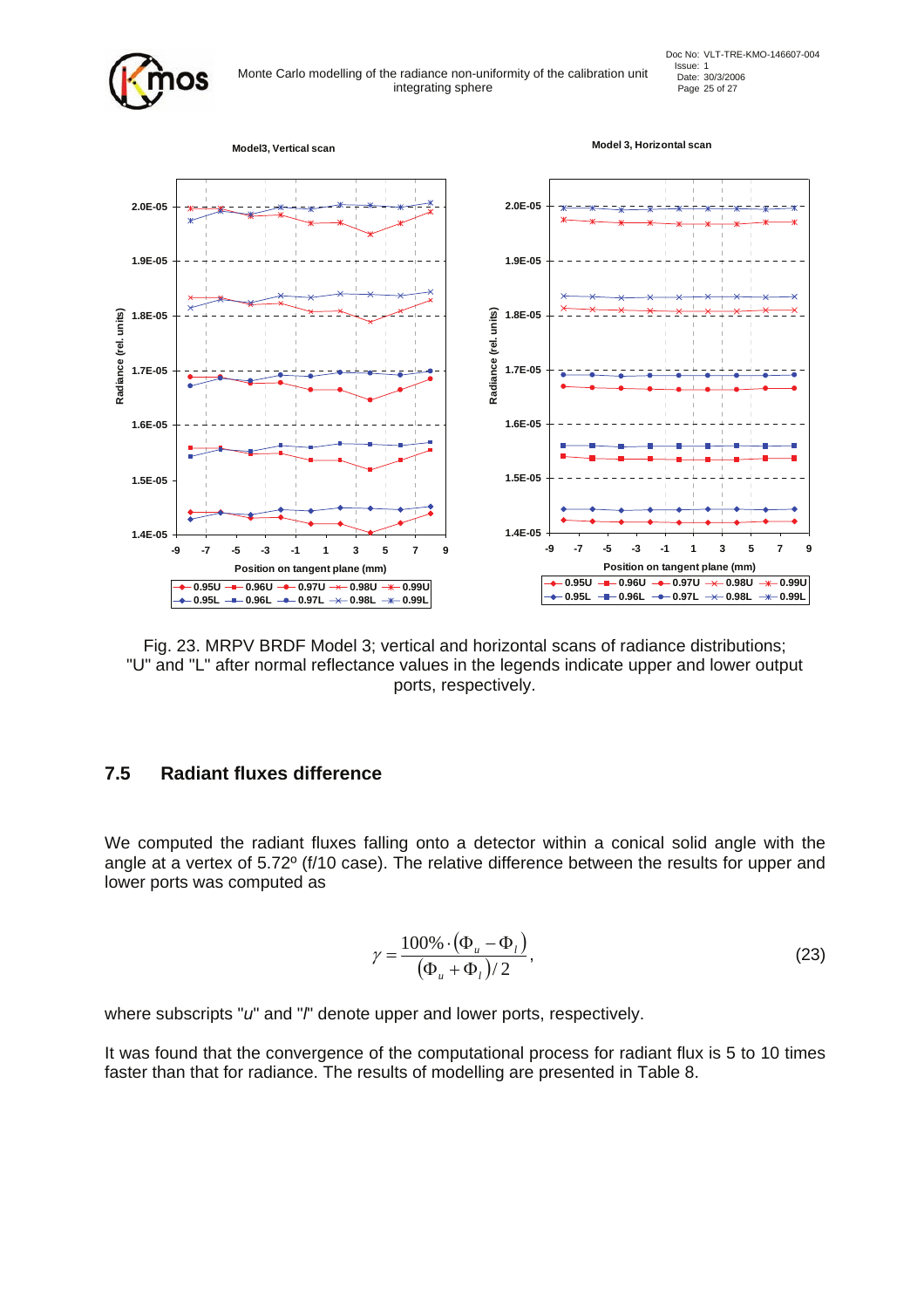

Table 8. Relative difference γ between radiant fluxes from upper and lower ports.

| Sphere wall<br>normal |           | γ (%)     |           |
|-----------------------|-----------|-----------|-----------|
| reflectance           | Model 1   | Model 2   | Model 3   |
| 0.95                  | $-0.004%$ | $-0.127%$ | $-1.237%$ |
| 0.96                  | 0.002%    | $-0.121%$ | $-1.169%$ |
| 0.97                  | 0.008%    | $-0.114%$ | $-1.100%$ |
| 0.98                  | 0.013%    | $-0.108%$ | $-1.032%$ |
| 0.99                  | 0.018%    | $-0.102%$ | $-0.963%$ |

The numerical experiments show a weak dependence of radiant flux difference upon the radius of the incident collimated beam that cannot have practical importance.

## **8. CONCLUSIONS**

- 1. The Lambertian model of reflection is too crude an approximation for solving the problem stated.
- 2. On the basis of a MRPV BRDF model and shadow rays method, the versatile algorithm of Monte Carlo ray tracing is developed; it allows the computing of the radiance distributions and radiant fluxes with a random uncertainty of several hundredths of a percent.
- 3. For several physically plausible BRDF models of sintered PTFE, the non-uniformities of radiance distributions over the upper and lower output ports were computed. It is shown, that, depending on the sphere wall BRDF, non-uniformity over each port could be within the range from 0.05% to 0.1%; the relative difference of the mean radiance between upper and lower ports is about 0.2%. The relative difference of appropriate radiant fluxes is not greater than 0.13%.
- 4. All above-mentioned results must be considered as a preliminary assessment only. They should be refined after accurate measurements of the BRDF of the chosen sphere material have been made.

## **9. REFERENCES**

- 1. M. W. Finkel, Integrating sphere theory. Opt. Commun. **2**, 25-28 (1970).
- 2. R. L. Brown, A numerical solution of the integral equation describing a photometric integrating sphere, Journ. Res. Nat. Bureau of Standards, A. Physics and Chemistry, **77A**, 343-351 (1973).
- 3. Y. Ohno, Integrating sphere simulation: application to total flux scale realization, Appl. Opt., **33**, 2637–2646 (1994).
- 4. A. Prokhorov, S. Mekhontsev, L.Hanssen. Evaluation of performance of integrating spheres for indirect emittance measurement. Proc. of 8th International Symposium on Temperature and Thermal Measurements in Industry and Science. Vol. 1. 19-21 June 2001, Berlin, Germany, pp. 277-282
- 5. L. M. Hanssen, Effects of non-Lambertian surfaces on integrating sphere measurements, Appl. Opt. **35**, 3597-3606 (1996).